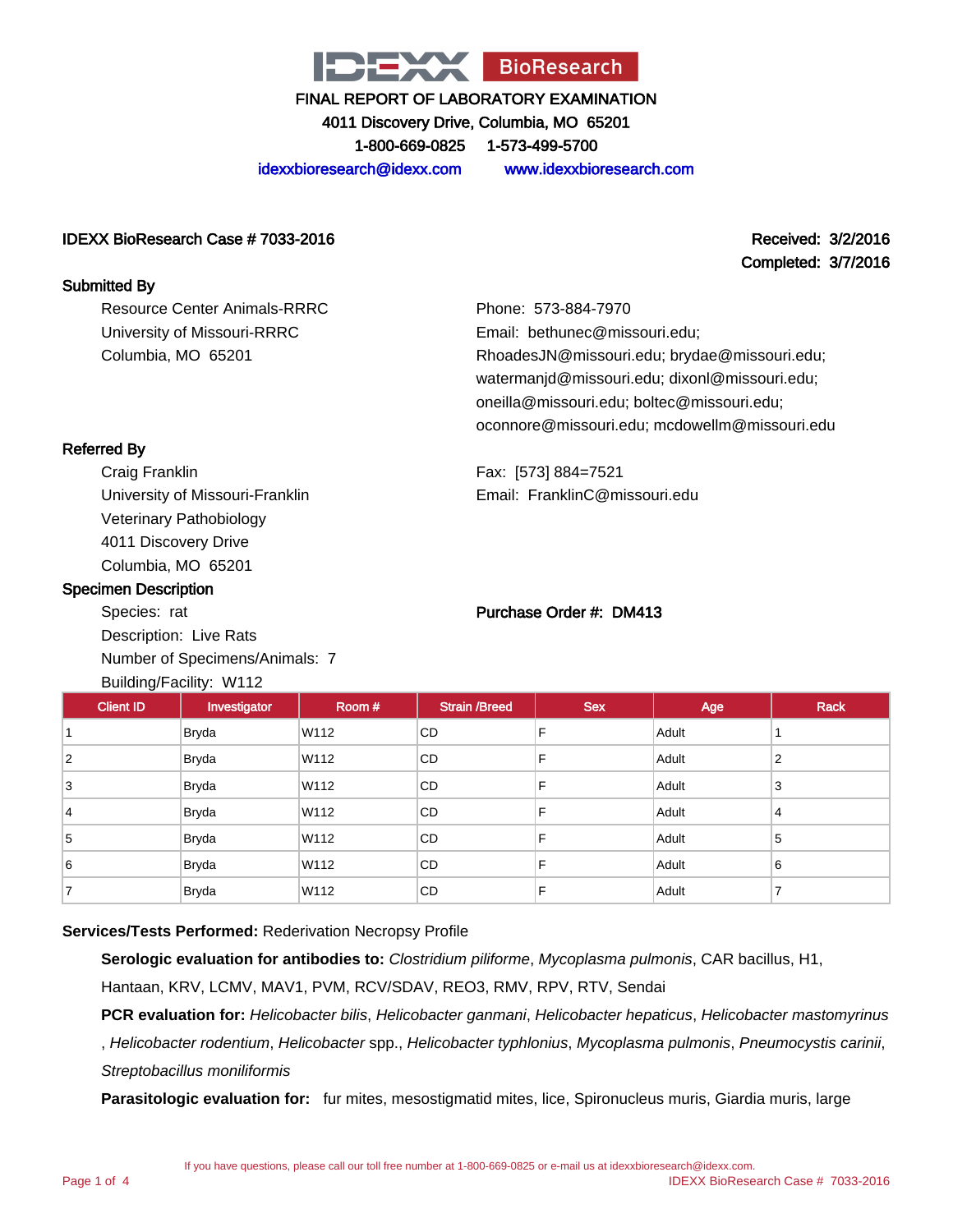intestinal flagellates and amoeba, pinworms and tapeworms

**Microbiologic evaluation for:** Corynebacterium kutscheri, Klebsiella oxytoca, Klebsiella pneumoniae, Pasteurella multocida, Pasteurella pneumotropica biotype Heyl, Pasteurella pneumotropica biotype Jawetz, Salmonella enterica, Streptococcus pneumoniae

**General Comments:** CB: Sentinels placed 12/1/2015 quarterly testing.

**Summary:** All test results were negative. Please see the report for details.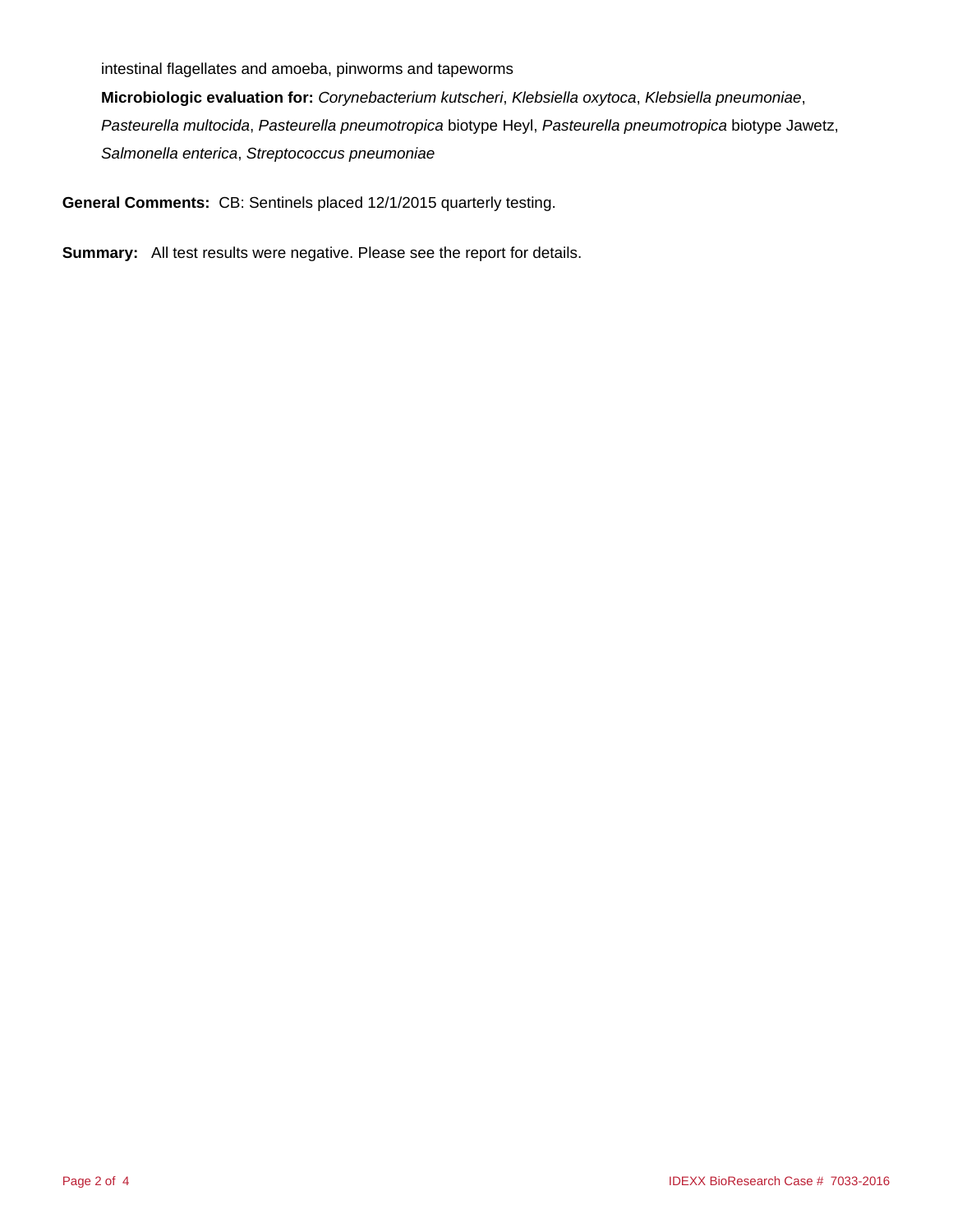### **NECROPSY**

No gross lesions were detected in any of the body systems and organs examined.

### SEROLOGY SUMMARY

|                              | $\overline{1}$ | $\overline{2}$               | $\overline{3}$ | $\overline{\mathbf{4}}$ | $\overline{5}$ | $\bf 6$                  | $\mathbf{7}$   |
|------------------------------|----------------|------------------------------|----------------|-------------------------|----------------|--------------------------|----------------|
| <b>CAR bacillus</b>          | $\blacksquare$ | $\blacksquare$               | $\blacksquare$ | $\blacksquare$          | ۰              | $\blacksquare$           | $\blacksquare$ |
| <b>Hantaan</b>               | ۰              | ۰                            | $\blacksquare$ | ٠                       | ۰              | ٠                        |                |
| <b>LCMV</b>                  | ٠              | $\blacksquare$               | $\blacksquare$ |                         | $\blacksquare$ | ٠                        |                |
| Mycoplasma pulmonis          | $\blacksquare$ | $\blacksquare$               | $\blacksquare$ |                         | $\blacksquare$ | ۰                        |                |
| MAV <sub>1</sub>             | ۰              | $\blacksquare$               | $\blacksquare$ |                         | ۰              | ۰                        |                |
| <b>RPV</b>                   | $\blacksquare$ | -                            | $\blacksquare$ | $\blacksquare$          |                | $\overline{\phantom{a}}$ | ٠              |
| <b>RMV</b>                   | ۰              | $\blacksquare$               | $\blacksquare$ |                         | ٠              |                          |                |
| <b>KRV</b>                   | $\blacksquare$ | $\blacksquare$               | $\blacksquare$ |                         | ۰              | ۰                        |                |
| <b>H1</b>                    |                | $\qquad \qquad \blacksquare$ | $\blacksquare$ |                         | $\blacksquare$ | $\blacksquare$           |                |
| <b>PVM</b>                   | $\blacksquare$ | $\blacksquare$               | $\blacksquare$ |                         | ۰              |                          |                |
| <b>RCV/SDAV</b>              | ٠              | ۰                            | $\blacksquare$ | $\blacksquare$          | ۰              | ۰                        | ٠              |
| REO <sub>3</sub>             | ٠              | $\blacksquare$               | $\sim$         | ٠                       | $\blacksquare$ | ۰                        |                |
| <b>RTV</b>                   | $\blacksquare$ | $\blacksquare$               | $\blacksquare$ |                         | ۰.             | ٠                        |                |
| <b>Sendai</b>                | $\blacksquare$ | $\blacksquare$               | ٠              |                         | ۰.             | $\blacksquare$           |                |
| <b>Clostridium piliforme</b> | ٠              | $\blacksquare$               | $\blacksquare$ |                         | $\blacksquare$ |                          |                |
| Rat IgG                      | $\mathsf{N}$   | ${\sf N}$                    | $\mathsf{N}$   | $\mathsf{N}$            | ${\sf N}$      | ${\sf N}$                | $\mathsf{N}$   |

Legend: + = positive - = negative blank = test not performed EQ = equivocal HE = hemolysis precluded testing I = insufficient W = weak positive WB = Western Blot confirmatory analysis pending NS = non-specific reactivity N = normal IgG L = less than normal IgG

### PCR EVALUATION

| feces                     |  |  | Ð | ⌒ |  |
|---------------------------|--|--|---|---|--|
| Helicobacter spp.         |  |  |   |   |  |
| Helicobacter bilis        |  |  |   |   |  |
| Helicobacter ganmani      |  |  |   |   |  |
| Helicobacter hepaticus    |  |  |   |   |  |
| Helicobacter mastomyrinus |  |  |   |   |  |
| Helicobacter rodentium    |  |  |   |   |  |
| Helicobacter typhlonius   |  |  |   |   |  |

| I luna               |  |  |  |  |
|----------------------|--|--|--|--|
| Pneumocystis carinii |  |  |  |  |

| oral swab                    |  |                |  |                          |
|------------------------------|--|----------------|--|--------------------------|
| Mycoplasma pulmonis          |  | $\blacksquare$ |  | $\overline{\phantom{a}}$ |
| Streptobacillus moniliformis |  |                |  |                          |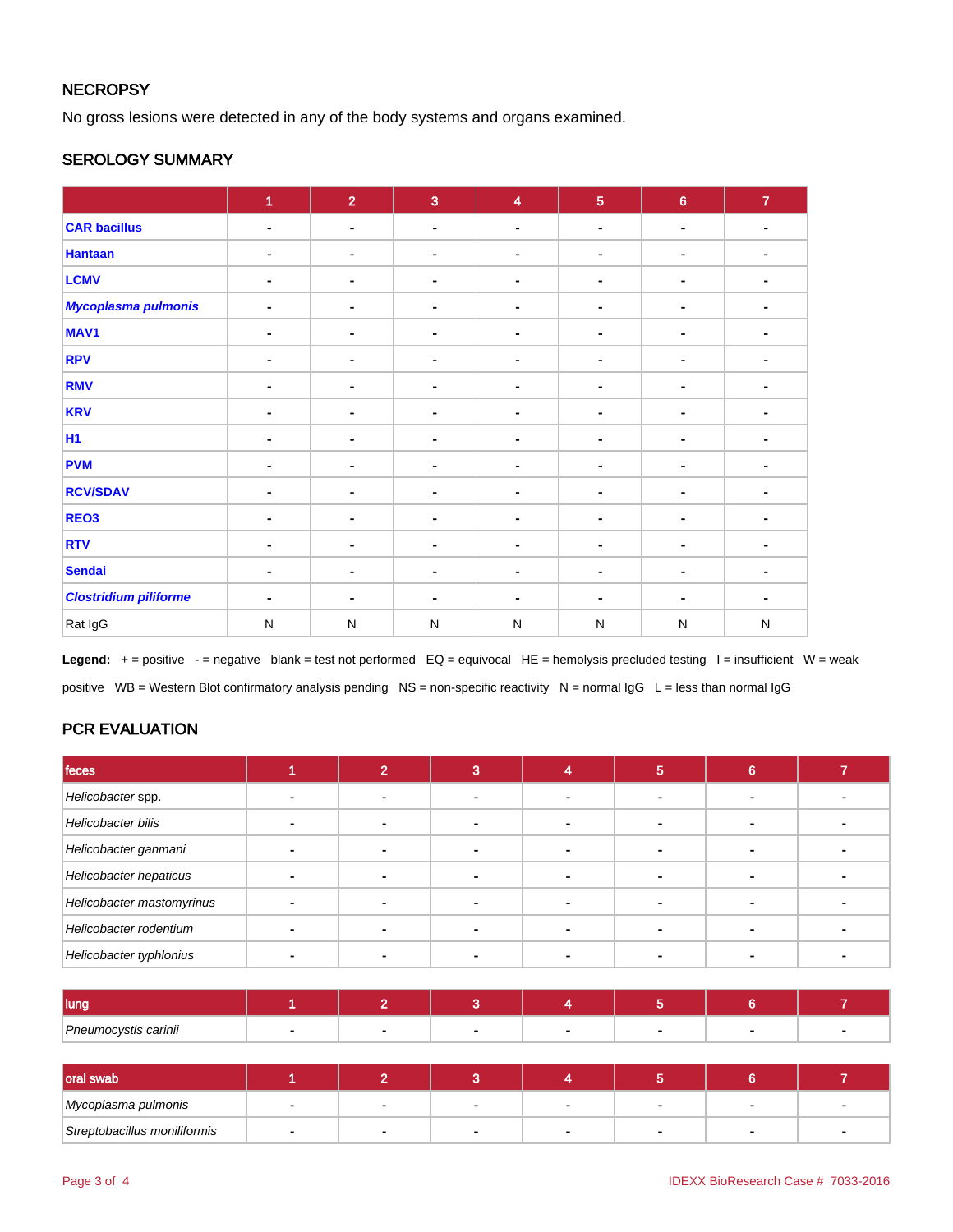Legend: + = positive - = negative id:id = pooled sample range id+id+id = non-range pooled sample NT or blank = no test performed wps = weak positive

### PARASITOLOGY

| parasites |  |  |  |  |
|-----------|--|--|--|--|

### **MICROBIOLOGY**

Specimen/Source: cecum

| <b>Isolate</b>        |        |                |   |  |                          |   |
|-----------------------|--------|----------------|---|--|--------------------------|---|
| Klebsiella oxytoca    |        |                |   |  |                          |   |
| Klebsiella pneumoniae | $\sim$ | $\blacksquare$ | - |  | $\overline{\phantom{a}}$ | - |
| Salmonella enterica   | -      | $\blacksquare$ |   |  | -                        |   |

#### Specimen/Source: nasopharynx

| <b>Isolate</b>                              | 0 | 3 | 5 | 6 |  |
|---------------------------------------------|---|---|---|---|--|
| Corynebacterium kutscheri                   |   |   |   |   |  |
| Pasteurella multocida                       |   |   |   |   |  |
| Pasteurella pneumotropica<br>biotype Heyl   |   |   |   |   |  |
| Pasteurella pneumotropica<br>biotype Jawetz |   |   |   |   |  |
| Streptococcus pneumoniae                    |   |   |   |   |  |

Legend:  $+=$  agent recovered  $-$  = agent not recovered blank = test not performed  $n =$  no growth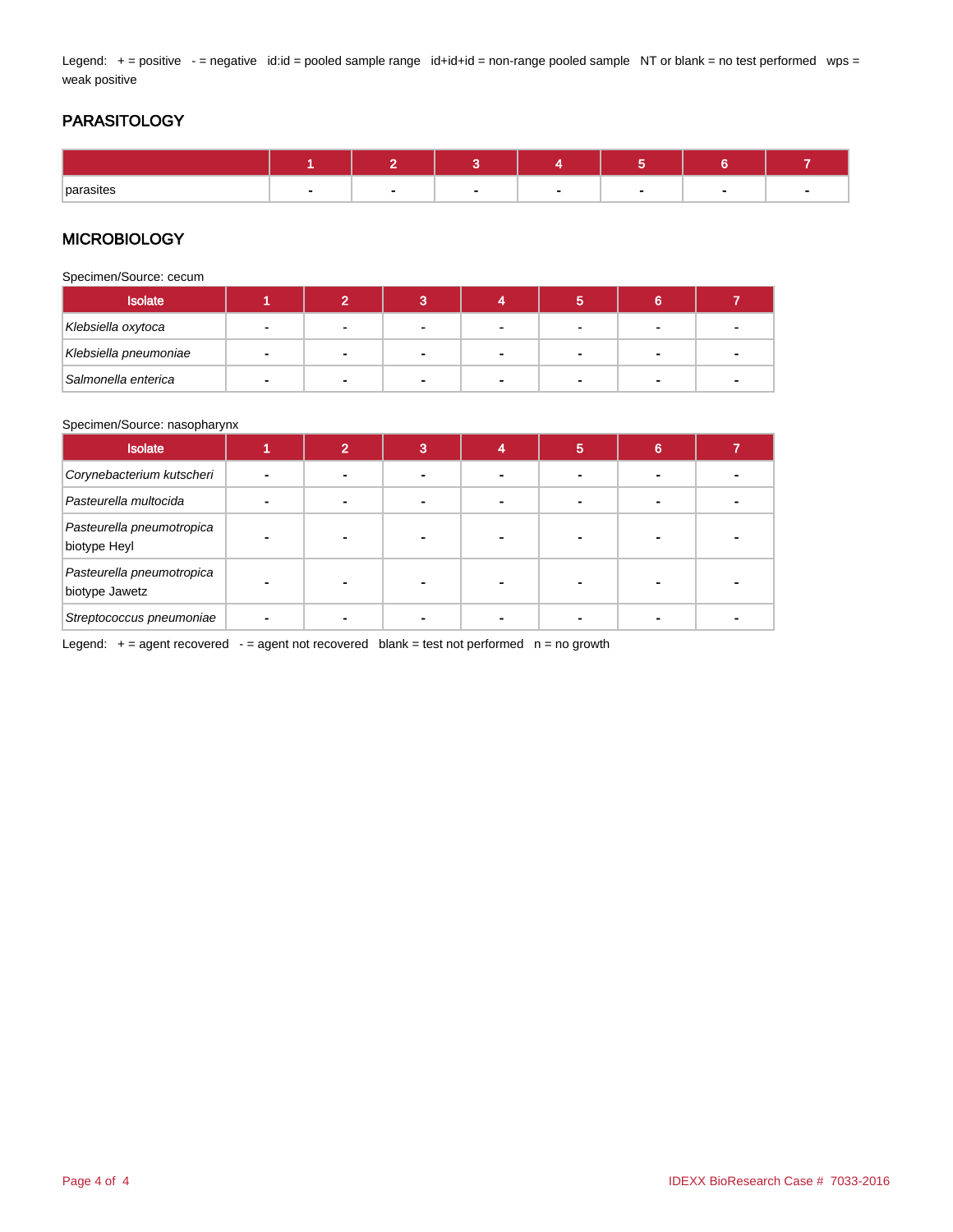

4011 Discovery Drive, Columbia, MO 65201

1-800-669-0825 1-573-499-5700

idexxbioresearch@idexx.com www.idexxbioresearch.com

IDEXX BioResearch Case # 7033-2016 Received: 3/2/2016

Completed: 3/7/2016

### SEROLOGY DETAILS

|                                              | <b>Baseline</b> | $\overline{1}$               | $\overline{2}$               | $\overline{3}$               | 4                            | $\overline{5}$               | $\boldsymbol{6}$             | $\overline{7}$           |  |  |
|----------------------------------------------|-----------------|------------------------------|------------------------------|------------------------------|------------------------------|------------------------------|------------------------------|--------------------------|--|--|
| <b>CAR bacillus</b>                          |                 |                              |                              |                              |                              |                              |                              |                          |  |  |
| CAR bacillus purified bacteria   MFI > 3.750 |                 | $\blacksquare$               | $\blacksquare$               | $\blacksquare$               | $\blacksquare$               | $\blacksquare$               | $\blacksquare$               | ٠                        |  |  |
| <b>Hantaan</b>                               |                 |                              |                              |                              |                              |                              |                              |                          |  |  |
| Hantaan NP                                   | MFI > 3.500     | $\blacksquare$               | $\blacksquare$               | $\blacksquare$               | $\blacksquare$               | $\blacksquare$               | $\blacksquare$               |                          |  |  |
| <b>LCMV</b>                                  |                 |                              |                              |                              |                              |                              |                              |                          |  |  |
| <b>LCMV</b> recombinant                      | MFI > 2.000     | $\blacksquare$               | $\qquad \qquad \blacksquare$ | $\qquad \qquad \blacksquare$ | $\qquad \qquad \blacksquare$ | $\qquad \qquad \blacksquare$ | $\qquad \qquad \blacksquare$ | $\overline{a}$           |  |  |
| <b>Mycoplasma pulmonis</b>                   |                 |                              |                              |                              |                              |                              |                              |                          |  |  |
| M. pulmonis purified bacteria                | MFI > 2.750     | $\qquad \qquad \blacksquare$ | $\qquad \qquad \blacksquare$ | $\blacksquare$               | $\blacksquare$               | $\blacksquare$               | $\blacksquare$               | ٠                        |  |  |
| MAV1                                         |                 |                              |                              |                              |                              |                              |                              |                          |  |  |
| MAV1 purified virus                          | MFI > 3.750     | $\blacksquare$               | $\blacksquare$               | $\blacksquare$               | $\blacksquare$               | $\blacksquare$               | $\blacksquare$               | $\blacksquare$           |  |  |
| <b>RPV</b>                                   |                 |                              |                              |                              |                              |                              |                              |                          |  |  |
| RPV purified virus                           | MFI > 2.000     | $\blacksquare$               | $\qquad \qquad \blacksquare$ | $\qquad \qquad \blacksquare$ | $\overline{\phantom{a}}$     | $\overline{\phantom{a}}$     | $\blacksquare$               | $\blacksquare$           |  |  |
| $NS1$ <sup>1</sup>                           | MFI > 3.750     | $\blacksquare$               | $\blacksquare$               | $\blacksquare$               | $\blacksquare$               |                              | $\blacksquare$               |                          |  |  |
| <b>RMV</b>                                   |                 |                              |                              |                              |                              |                              |                              |                          |  |  |
| RMV VP2 recombinant                          | MFI > 1.300     | $\blacksquare$               | $\qquad \qquad \blacksquare$ | $\qquad \qquad \blacksquare$ | $\qquad \qquad \blacksquare$ | $\blacksquare$               | $\blacksquare$               | $\overline{\phantom{a}}$ |  |  |
| NS1 <sup>1</sup>                             | MFI > 3.750     | $\blacksquare$               | $\blacksquare$               | $\blacksquare$               | $\blacksquare$               | $\blacksquare$               | $\blacksquare$               | ÷                        |  |  |
| <b>KRV</b>                                   |                 |                              |                              |                              |                              |                              |                              |                          |  |  |
| KRV purified virus                           | MFI > 2.500     | $\blacksquare$               | $\qquad \qquad \blacksquare$ | $\qquad \qquad \blacksquare$ | $\blacksquare$               | $\overline{\phantom{a}}$     | $\qquad \qquad \blacksquare$ | $\blacksquare$           |  |  |
| NS1 <sup>1</sup>                             | MFI > 3.750     | $\blacksquare$               | $\blacksquare$               | $\blacksquare$               | ٠                            |                              | $\blacksquare$               |                          |  |  |
| H1                                           |                 |                              |                              |                              |                              |                              |                              |                          |  |  |
| H1 purified virus                            | MFI > 1.750     | $\qquad \qquad \blacksquare$ | $\qquad \qquad \blacksquare$ | $\qquad \qquad \blacksquare$ | $\qquad \qquad \blacksquare$ | ٠                            | $\overline{\phantom{a}}$     | ۰                        |  |  |
| NS1 <sup>1</sup>                             | MFI > 3.750     | $\blacksquare$               | $\blacksquare$               | $\blacksquare$               | $\blacksquare$               | $\blacksquare$               | $\blacksquare$               | ۰                        |  |  |
| <b>PVM</b>                                   |                 |                              |                              |                              |                              |                              |                              |                          |  |  |
| PVM purified virus                           | MFI > 2.500     | $\blacksquare$               | $\qquad \qquad \blacksquare$ | $\qquad \qquad \blacksquare$ | $\qquad \qquad \blacksquare$ | $\qquad \qquad \blacksquare$ | $\overline{\phantom{a}}$     | $\overline{\phantom{0}}$ |  |  |
| <b>RCV/SDAV</b>                              |                 |                              |                              |                              |                              |                              |                              |                          |  |  |
| RCV/SDAV purified virus                      | MFI > 3.750     | $\blacksquare$               | $\qquad \qquad \blacksquare$ | $\qquad \qquad \blacksquare$ | $\blacksquare$               | $\blacksquare$               | $\blacksquare$               | $\blacksquare$           |  |  |
| RCV/SDAV Spike                               | MFI > 3.750     | $\blacksquare$               | $\qquad \qquad \blacksquare$ | $\qquad \qquad \blacksquare$ | $\qquad \qquad \blacksquare$ | $\blacksquare$               | $\qquad \qquad \blacksquare$ | ۰                        |  |  |
| REO <sub>3</sub>                             |                 |                              |                              |                              |                              |                              |                              |                          |  |  |
| REO3 purified virus                          | MFI > 4.900     | $\blacksquare$               | ٠                            | ٠                            | $\blacksquare$               |                              | $\blacksquare$               | -                        |  |  |

If you have questions, please call our toll free number at 1-800-669-0825 or e-mail us at idexxbioresearch@idexx.com.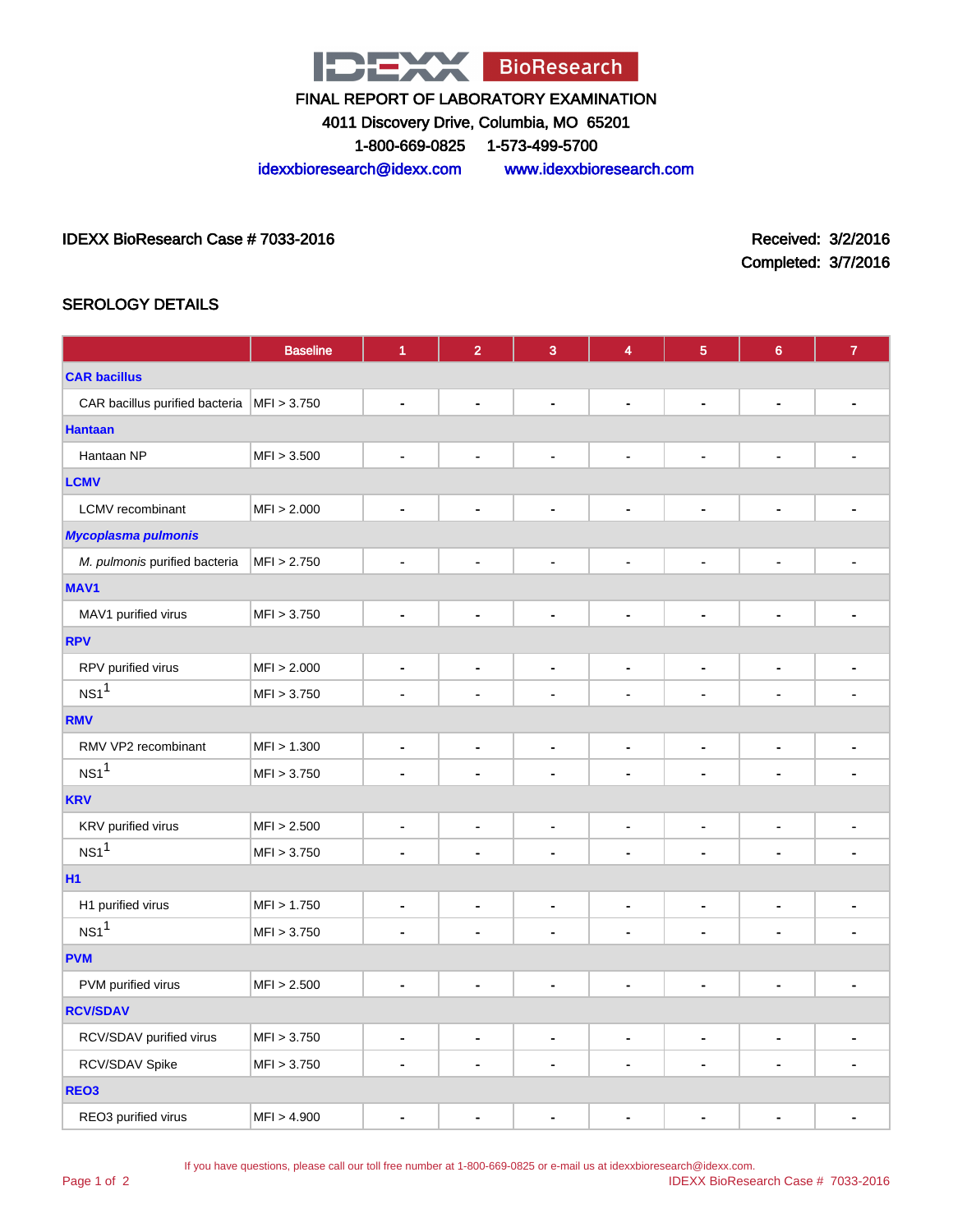|                                            | <b>Baseline</b> |                          | $\mathbf{2}^{\prime}$ | 3              | 4              | 5 | 6              |  |  |  |
|--------------------------------------------|-----------------|--------------------------|-----------------------|----------------|----------------|---|----------------|--|--|--|
| <b>RTV</b>                                 |                 |                          |                       |                |                |   |                |  |  |  |
| RTV purified virus                         | MFI > 1.500     | $\blacksquare$           | ۰                     | $\blacksquare$ | $\blacksquare$ |   | $\blacksquare$ |  |  |  |
| TMEV purified virus                        | MFI > 2.000     | $\blacksquare$           | $\blacksquare$        | $\blacksquare$ | $\blacksquare$ |   | -              |  |  |  |
| <b>Sendai</b>                              |                 |                          |                       |                |                |   |                |  |  |  |
| Sendai purified virus                      | MFI > 3.000     | $\blacksquare$           | $\blacksquare$        | $\blacksquare$ | $\blacksquare$ |   | $\blacksquare$ |  |  |  |
| <b>Clostridium piliforme</b>               |                 |                          |                       |                |                |   |                |  |  |  |
| Clostridium piliforme purified<br>bacteria | MFI > 4.950     | $\overline{\phantom{0}}$ | $\blacksquare$        | $\blacksquare$ | $\blacksquare$ |   | -              |  |  |  |

**NS11 :** NS1 protein is highly conserved among rodent parvoviruses and thus serves as a generic assay for parvovirus seroconversion.

Legend: + = positive - = negative blank = test not performed EQ = equivocal HE = hemolysis precluded testing I = insufficient W = weak

positive WB = Western Blot confirmatory analysis pending NS = non-specific reactivity N = normal IgG L = less than normal IgG

Positive MFI results are reported as "+" followed by a number from 1 to 33 in thousands rounded off to the nearest thousand.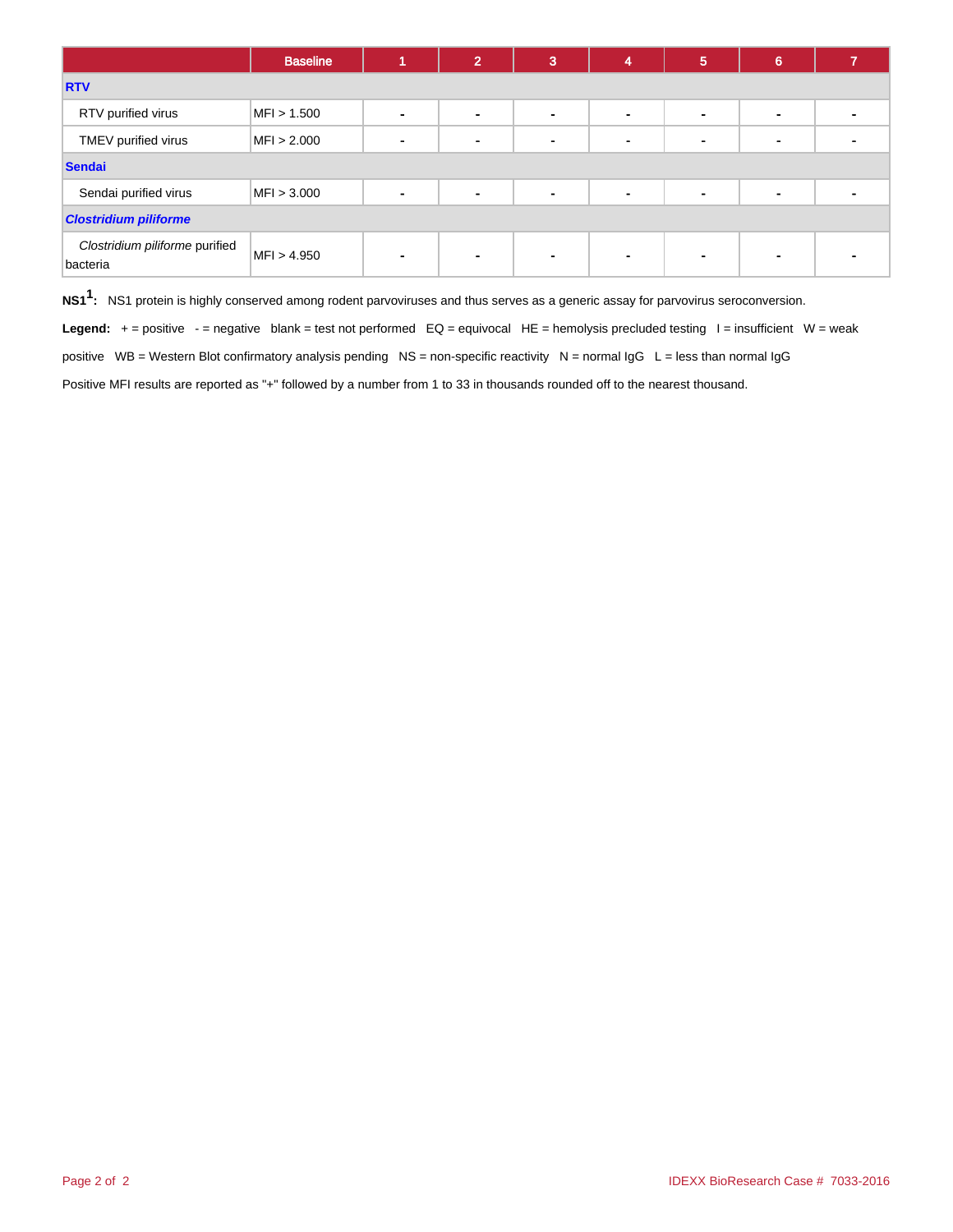

4011 Discovery Drive, Columbia, MO 65201

1-800-669-0825 1-573-499-5700

idexxbioresearch@idexx.com www.idexxbioresearch.com

#### IDEXX BioResearch Case # 7032-2016 Received: 3/2/2016

Completed: 3/7/2016

| <b>Submitted By</b>          |                                               |
|------------------------------|-----------------------------------------------|
| Resource Center Animals-RRRC | Phone: 573-884-7970                           |
| University of Missouri-RRRC  | Email: bethunec@missouri.edu;                 |
| Columbia, MO 65201           | RhoadesJN@missouri.edu; brydae@missouri.edu;  |
|                              | watermanjd@missouri.edu; dixonl@missouri.edu; |
|                              | oneilla@missouri.edu; boltec@missouri.edu;    |
|                              | oconnore@missouri.edu; mcdowellm@missouri.edu |
| <b>Referred By</b>           |                                               |
| Craig Franklin               | Fax: [573] 884=7521                           |

Craig Franklin University of Missouri-Franklin Veterinary Pathobiology 4011 Discovery Drive Columbia, MO 65201

#### Specimen Description

Species: rat Description: Live Rat Number of Specimens/Animals: 1 Building/Facility: W113

# Purchase Order #: DM413

Email: FranklinC@missouri.edu

| <b>Client ID</b> | Investigator | koom # | /Breed<br><b>STATISTICS</b> | Sex | Aae        | Rack |
|------------------|--------------|--------|-----------------------------|-----|------------|------|
|                  | <b>Bryda</b> | W113   | $\sim$ $\sim$<br>⊾ت         |     | Adult<br>. |      |

**Services/Tests Performed:** Rederivation Necropsy Profile

**Serologic evaluation for antibodies to:** Clostridium piliforme, Mycoplasma pulmonis, CAR bacillus, H1, Hantaan, KRV, LCMV, MAV1, PVM, RCV/SDAV, REO3, RMV, RPV, RTV, Sendai

**PCR evaluation for:** Helicobacter bilis, Helicobacter ganmani, Helicobacter hepaticus, Helicobacter mastomyrinus

, Helicobacter rodentium, Helicobacter spp., Helicobacter typhlonius, Mycoplasma pulmonis, Pneumocystis carinii, Streptobacillus moniliformis

**Parasitologic evaluation for:** fur mites, mesostigmatid mites, lice, Spironucleus muris, Giardia muris, large intestinal flagellates and amoeba, pinworms and tapeworms

**Microbiologic evaluation for:** Corynebacterium kutscheri, Klebsiella oxytoca, Klebsiella pneumoniae,

Pasteurella multocida, Pasteurella pneumotropica biotype Heyl, Pasteurella pneumotropica biotype Jawetz,

Salmonella enterica, Streptococcus pneumoniae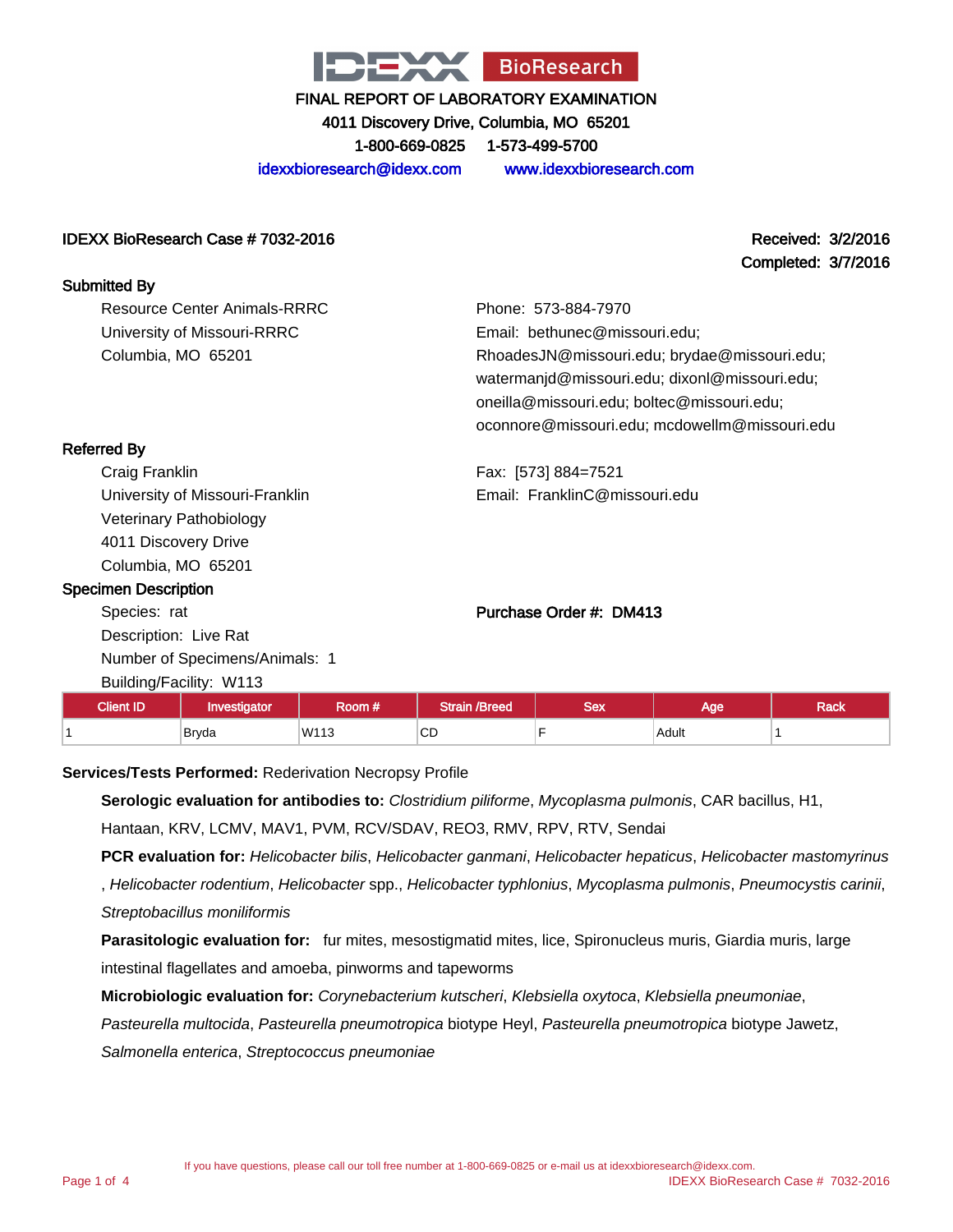**General Comments:** CB: Sentinels placed 12/1/2015 quarterly testing.

**Summary:** All test results were negative. Please see the report for details.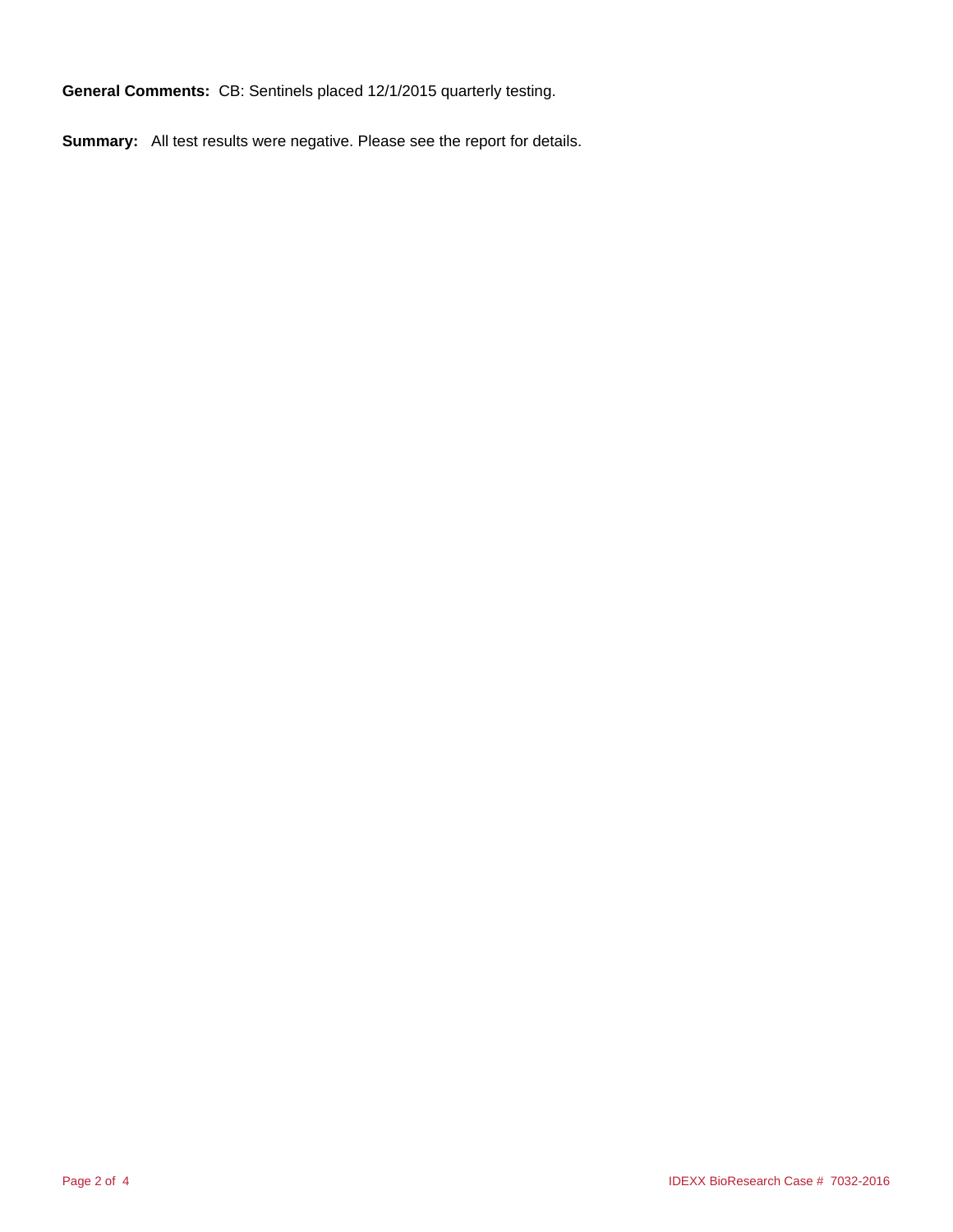### **NECROPSY**

No gross lesions were detected in any of the body systems and organs examined.

### SEROLOGY SUMMARY

|                              | 1 |
|------------------------------|---|
| <b>CAR bacillus</b>          |   |
| <b>Hantaan</b>               |   |
| <b>LCMV</b>                  |   |
| Mycoplasma pulmonis          |   |
| <b>MAV1</b>                  |   |
| <b>RPV</b>                   |   |
| <b>RMV</b>                   |   |
| <b>KRV</b>                   |   |
| H <sub>1</sub>               |   |
| <b>PVM</b>                   |   |
| <b>RCV/SDAV</b>              |   |
| REO <sub>3</sub>             |   |
| <b>RTV</b>                   |   |
| <b>Sendai</b>                |   |
| <b>Clostridium piliforme</b> |   |
| Rat IgG                      | N |

Legend: + = positive - = negative blank = test not performed EQ = equivocal HE = hemolysis precluded testing I = insufficient W = weak positive WB = Western Blot confirmatory analysis pending NS = non-specific reactivity N = normal IgG L = less than normal IgG

### PCR EVALUATION

| feces                     |  |
|---------------------------|--|
| Helicobacter spp.         |  |
| Helicobacter bilis        |  |
| Helicobacter ganmani      |  |
| Helicobacter hepaticus    |  |
| Helicobacter mastomyrinus |  |
| Helicobacter rodentium    |  |
| Helicobacter typhlonius   |  |

| lung                 |  |
|----------------------|--|
| Pneumocystis carinii |  |

| oral swab                    |   |
|------------------------------|---|
| Mycoplasma pulmonis          | - |
| Streptobacillus moniliformis |   |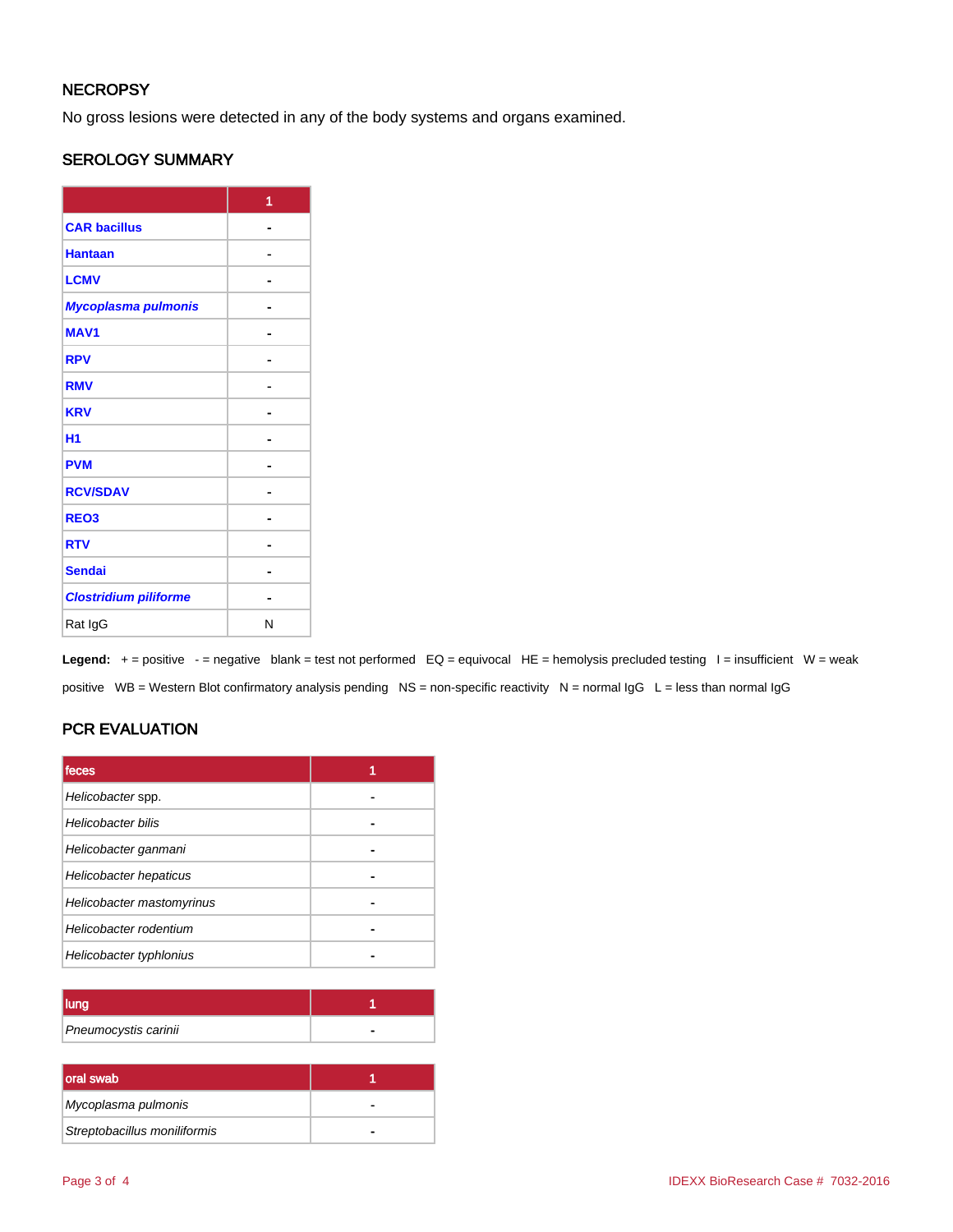Legend: + = positive - = negative id:id = pooled sample range id+id+id = non-range pooled sample NT or blank = no test performed wps = weak positive

### PARASITOLOGY

| parasites |  |
|-----------|--|

### **MICROBIOLOGY**

Specimen/Source: cecum

| <b>Isolate</b>        |  |
|-----------------------|--|
| Klebsiella oxytoca    |  |
| Klebsiella pneumoniae |  |
| Salmonella enterica   |  |

#### Specimen/Source: nasopharynx

| <b>Isolate</b>                              |  |
|---------------------------------------------|--|
| Corynebacterium kutscheri                   |  |
| Pasteurella multocida                       |  |
| Pasteurella pneumotropica<br>biotype Heyl   |  |
| Pasteurella pneumotropica<br>biotype Jawetz |  |
| Streptococcus pneumoniae                    |  |

Legend:  $+=$  agent recovered  $-$  = agent not recovered blank = test not performed  $n =$  no growth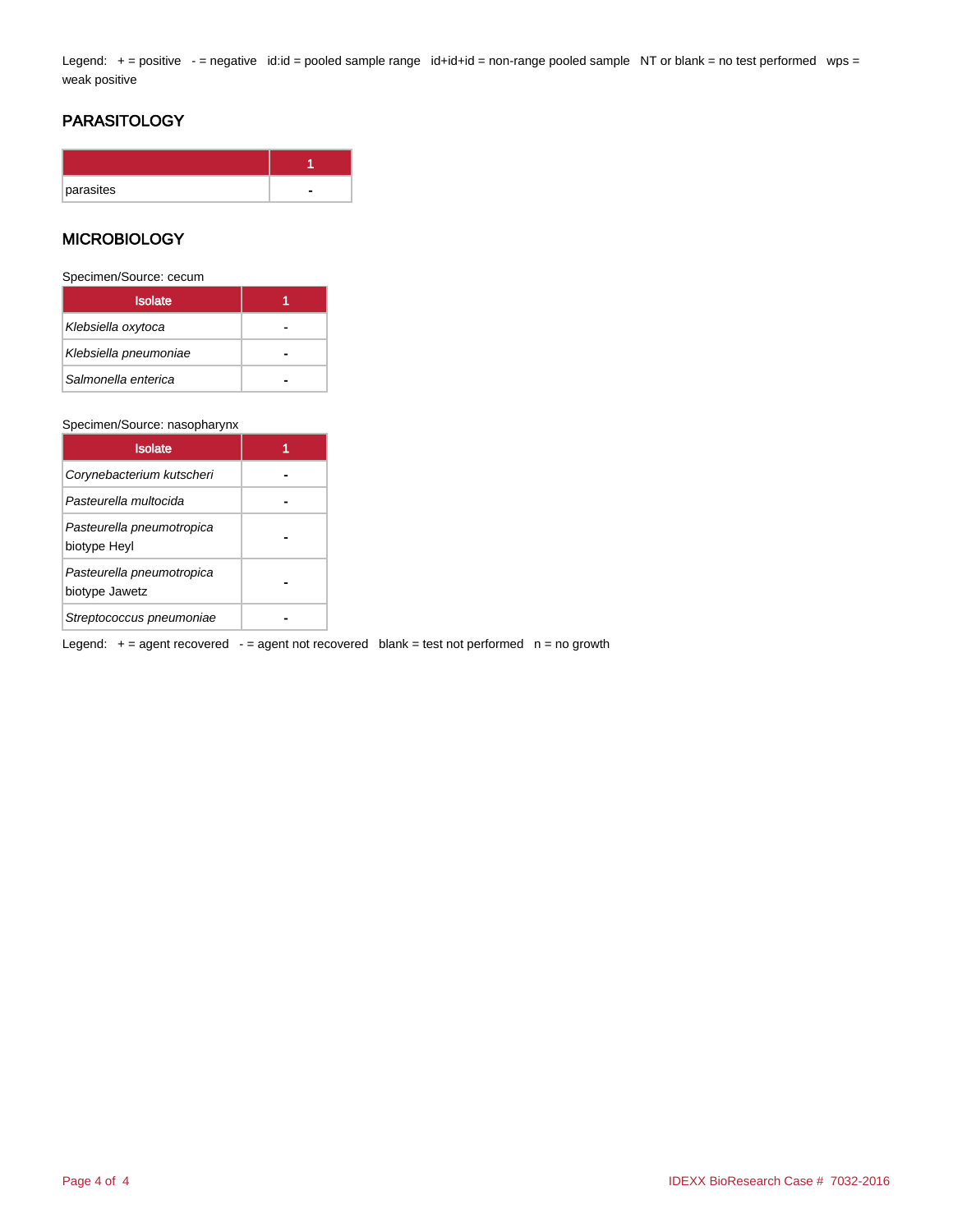

4011 Discovery Drive, Columbia, MO 65201

1-800-669-0825 1-573-499-5700

idexxbioresearch@idexx.com www.idexxbioresearch.com

IDEXX BioResearch Case # 7032-2016 Received: 3/2/2016

Completed: 3/7/2016

### SEROLOGY DETAILS

|                                | <b>Baseline</b> | 1 |
|--------------------------------|-----------------|---|
| <b>CAR bacillus</b>            |                 |   |
| CAR bacillus purified bacteria | MFI > 3.750     |   |
| <b>Hantaan</b>                 |                 |   |
| Hantaan NP                     | MFI > 3.500     |   |
| <b>LCMV</b>                    |                 |   |
| <b>LCMV</b> recombinant        | MFI > 2.000     |   |
| Mycoplasma pulmonis            |                 |   |
| M. pulmonis purified bacteria  | MFI > 2.750     |   |
| <b>MAV1</b>                    |                 |   |
| MAV1 purified virus            | MFI > 3.750     | ٠ |
| <b>RPV</b>                     |                 |   |
| RPV purified virus             | MFI > 2.000     |   |
| NS1 <sup>1</sup>               | MFI > 3.750     |   |
| <b>RMV</b>                     |                 |   |
| RMV VP2 recombinant            | MFI > 1.300     |   |
| NS1 <sup>1</sup>               | MFI > 3.750     |   |
| <b>KRV</b>                     |                 |   |
| KRV purified virus             | MFI > 2.500     |   |
| NS1 <sup>1</sup>               | MFI > 3.750     |   |
| <b>H1</b>                      |                 |   |
| H1 purified virus              | MFI > 1.750     |   |
| NS1 <sup>1</sup>               | MFI > 3.750     |   |
| <b>PVM</b>                     |                 |   |
| PVM purified virus             | MFI > 2.500     |   |
| <b>RCV/SDAV</b>                |                 |   |
| RCV/SDAV purified virus        | MFI > 3.750     |   |
| RCV/SDAV Spike                 | MFI > 3.750     |   |
| REO <sub>3</sub>               |                 |   |
| REO3 purified virus            | MFI > 4.900     |   |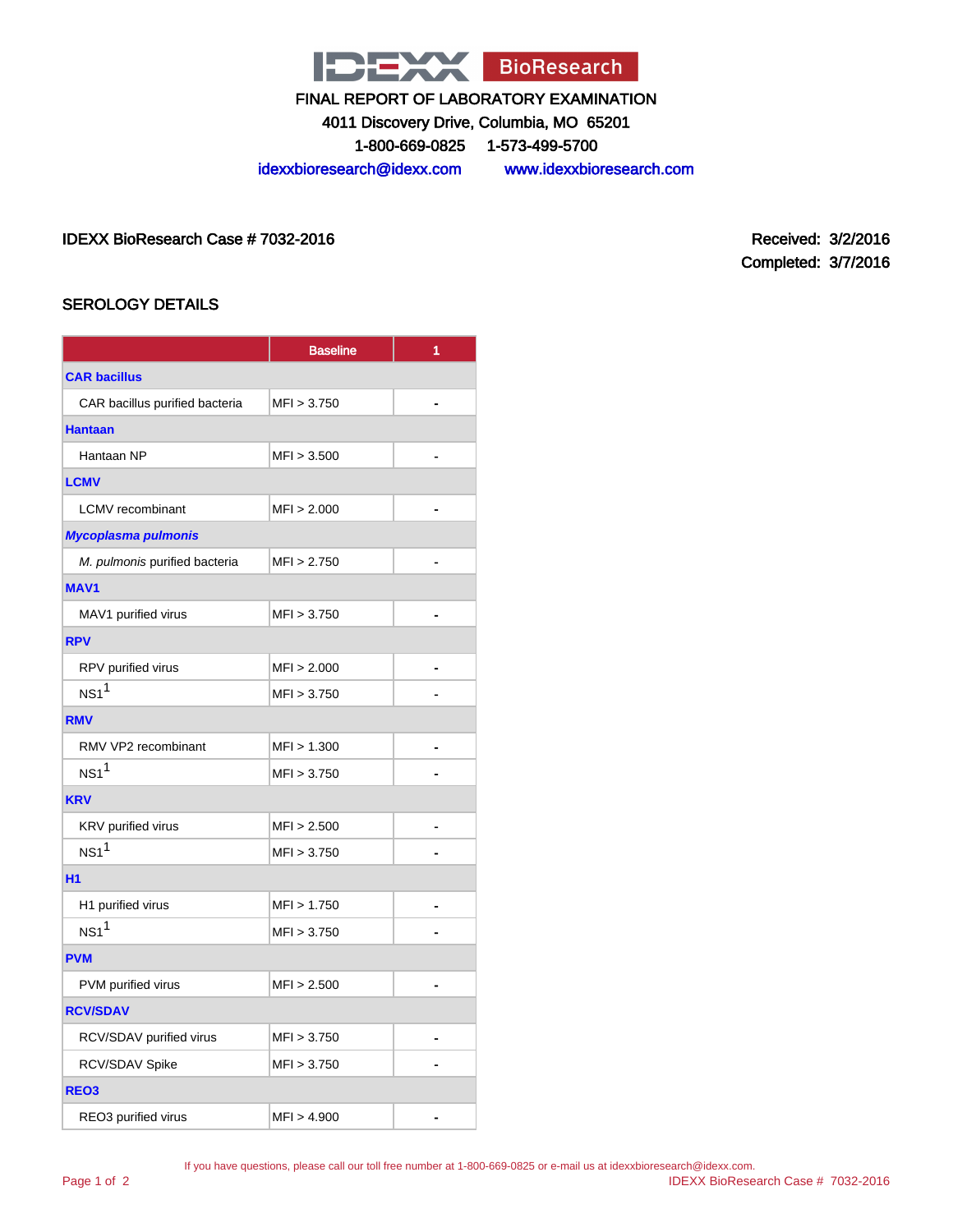|                                            | <b>Baseline</b> |  |
|--------------------------------------------|-----------------|--|
| <b>RTV</b>                                 |                 |  |
| RTV purified virus                         | MFI > 1.500     |  |
| TMEV purified virus                        | MFI > 2.000     |  |
| <b>Sendai</b>                              |                 |  |
| Sendai purified virus                      | MFI > 3.000     |  |
| <b>Clostridium piliforme</b>               |                 |  |
| Clostridium piliforme purified<br>bacteria | MFI > 4.950     |  |

**NS11 :** NS1 protein is highly conserved among rodent parvoviruses and thus serves as a generic assay for parvovirus seroconversion.

Legend: + = positive - = negative blank = test not performed EQ = equivocal HE = hemolysis precluded testing I = insufficient W = weak positive WB = Western Blot confirmatory analysis pending NS = non-specific reactivity N = normal  $\lg G$  L = less than normal  $\lg G$ Positive MFI results are reported as "+" followed by a number from 1 to 33 in thousands rounded off to the nearest thousand.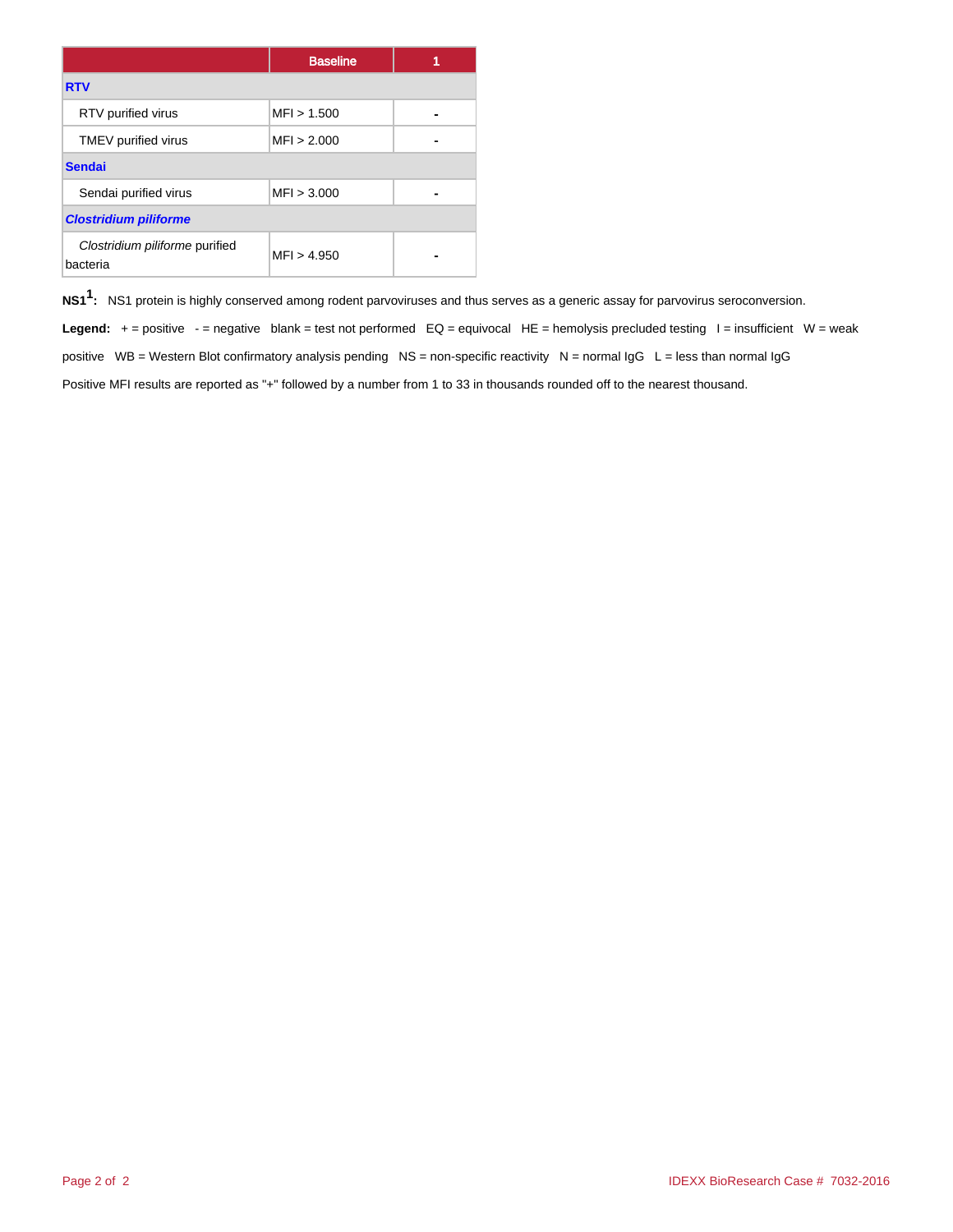

4011 Discovery Drive, Columbia, MO 65201 1-800-669-0825 1-573-499-5700

idexxbioresearch@idexx.com www.idexxbioresearch.com

### IDEXX BioResearch Case # 7031-2016 Received: 3/2/2016

Completed: 3/7/2016

#### Submitted By

Resource Center Animals-RRRC University of Missouri-RRRC Columbia, MO 65201

Phone: 573-884-7970 Email: bethunec@missouri.edu; RhoadesJN@missouri.edu; brydae@missouri.edu; watermanjd@missouri.edu; dixonl@missouri.edu; oneilla@missouri.edu; boltec@missouri.edu; oconnore@missouri.edu; mcdowellm@missouri.edu

Fax: [573] 884=7521 Email: FranklinC@missouri.edu

### Referred By

Craig Franklin University of Missouri-Franklin Veterinary Pathobiology 4011 Discovery Drive Columbia, MO 65201

### Specimen Description

Species: rat Description: Live Rats Number of Specimens/Animals: 3 Building/Facility: W114

### Purchase Order #: DM413

| $50.5$ $1.5$ $1.5$ $1.5$ $1.5$ $1.5$ |              |        |                      |            |       |             |
|--------------------------------------|--------------|--------|----------------------|------------|-------|-------------|
| <b>Client ID</b>                     | Investigator | Room # | <b>Strain /Breed</b> | <b>Sex</b> | Age   | <b>Rack</b> |
|                                      | <b>Bryda</b> | W114   | CD.                  |            | Adult |             |
| 2                                    | <b>Bryda</b> | W114   | CD.                  |            | Adult |             |
| 3                                    | Bryda        | W114   | CD                   |            | Adult | c           |

#### **Services/Tests Performed:** Rederivation Necropsy Profile

**Serologic evaluation for antibodies to:** Clostridium piliforme, Mycoplasma pulmonis, CAR bacillus, H1,

Hantaan, KRV, LCMV, MAV1, PVM, RCV/SDAV, REO3, RMV, RPV, RTV, Sendai

**PCR evaluation for:** Helicobacter bilis, Helicobacter ganmani, Helicobacter hepaticus, Helicobacter mastomyrinus , Helicobacter rodentium, Helicobacter spp., Helicobacter typhlonius, Mycoplasma pulmonis, Pneumocystis carinii, Streptobacillus moniliformis

**Parasitologic evaluation for:** fur mites, mesostigmatid mites, lice, Spironucleus muris, Giardia muris, large intestinal flagellates and amoeba, pinworms and tapeworms

**Microbiologic evaluation for:** Corynebacterium kutscheri, Klebsiella oxytoca, Klebsiella pneumoniae,

Pasteurella multocida, Pasteurella pneumotropica biotype Heyl, Pasteurella pneumotropica biotype Jawetz,

Salmonella enterica, Streptococcus pneumoniae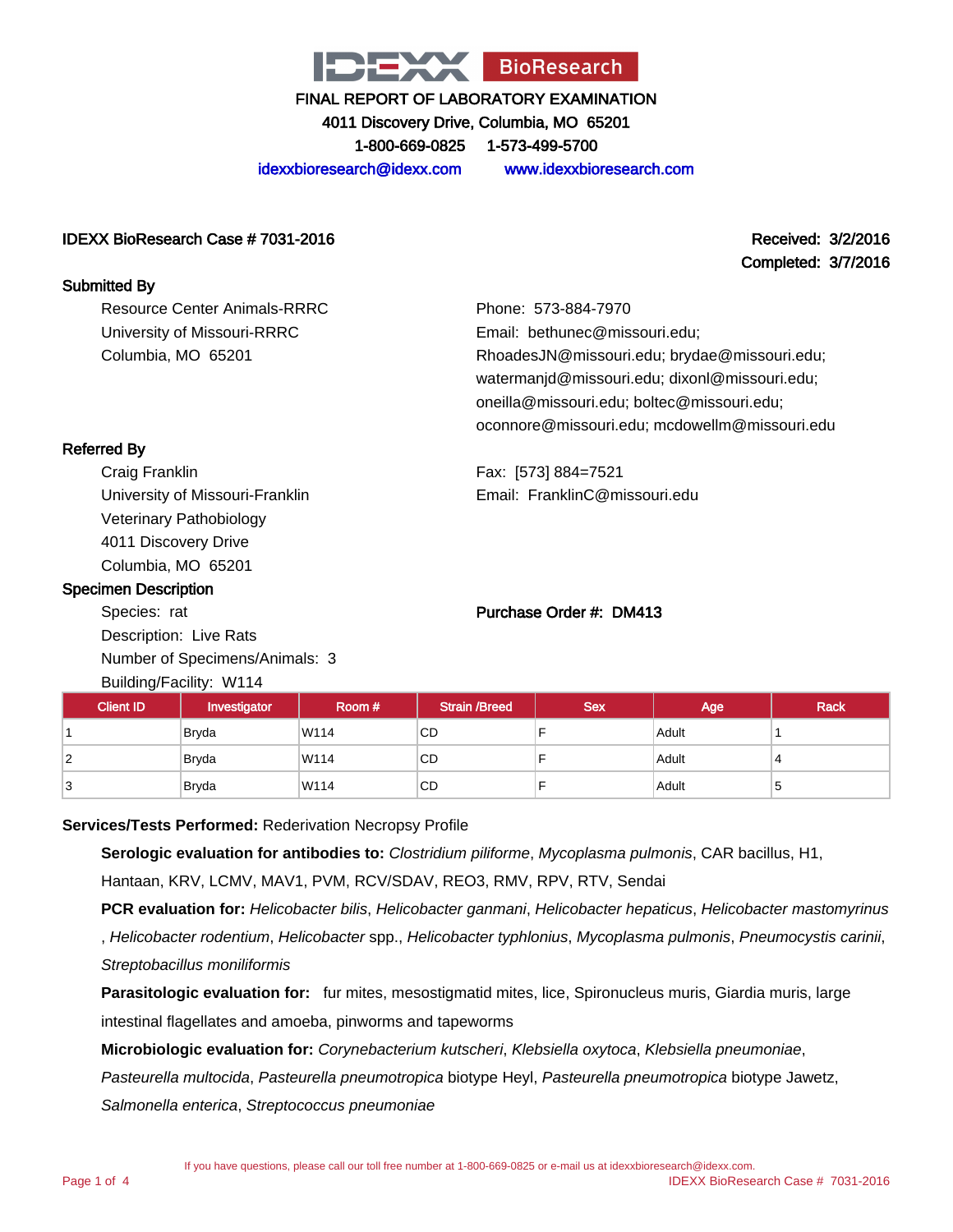**General Comments:** CB: Sentinels placed 12/1/2015 quarterly testing.

**Summary:** Reactivity to CAR bacillus was detected by MFI in sample 2. The follow up IFA test result was negative. The overall conclusion is that the sample is negative for antibodies to CAR bacillus. All other test results were negative. Please see the report for details.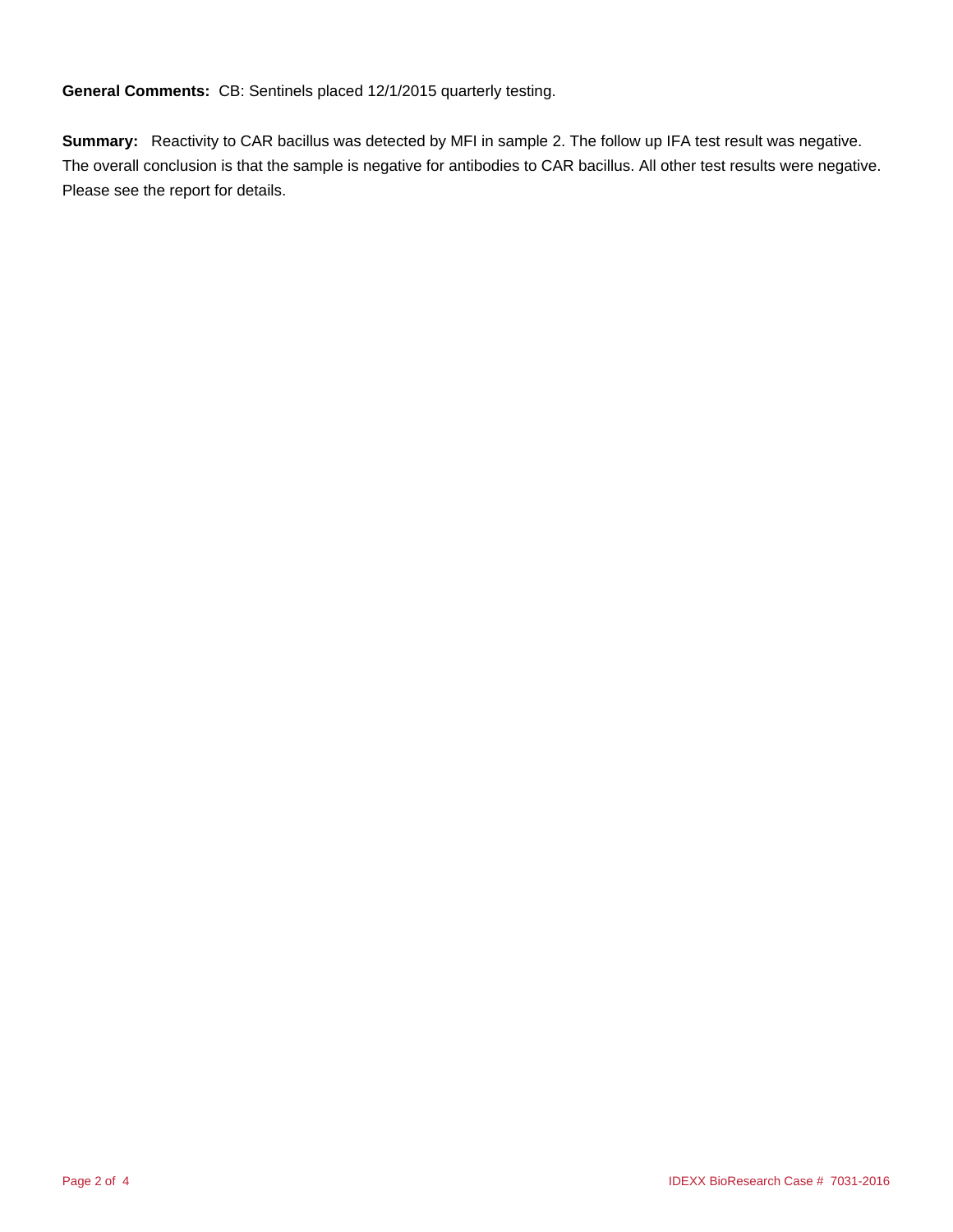### **NECROPSY**

No gross lesions were detected in any of the body systems and organs examined.

### SEROLOGY SUMMARY

|                              | 1 | $\overline{2}$ | 3 |
|------------------------------|---|----------------|---|
| <b>CAR bacillus</b>          | - | $\blacksquare$ |   |
| <b>Hantaan</b>               |   | $\blacksquare$ |   |
| <b>LCMV</b>                  |   | ۰              |   |
| Mycoplasma pulmonis          |   | $\blacksquare$ |   |
| MAV <sub>1</sub>             |   | ۰              |   |
| <b>RPV</b>                   |   |                |   |
| <b>RMV</b>                   |   | Н              |   |
| <b>KRV</b>                   |   |                |   |
| <b>H1</b>                    |   | $\blacksquare$ |   |
| <b>PVM</b>                   | - | $\blacksquare$ |   |
| <b>RCV/SDAV</b>              |   |                |   |
| REO <sub>3</sub>             |   | -              |   |
| <b>RTV</b>                   |   | $\blacksquare$ |   |
| <b>Sendai</b>                |   | $\blacksquare$ |   |
| <b>Clostridium piliforme</b> |   | ۰              |   |
| Rat IgG                      | N | N              | N |

Legend: + = positive - = negative blank = test not performed EQ = equivocal HE = hemolysis precluded testing I = insufficient W = weak positive WB = Western Blot confirmatory analysis pending NS = non-specific reactivity N = normal IgG L = less than normal IgG

### PCR EVALUATION

| <b>feces</b>              | 2 | 3 |
|---------------------------|---|---|
| Helicobacter spp.         |   |   |
| Helicobacter bilis        |   |   |
| Helicobacter ganmani      |   |   |
| Helicobacter hepaticus    | ۰ |   |
| Helicobacter mastomyrinus |   |   |
| Helicobacter rodentium    |   |   |
| Helicobacter typhlonius   |   |   |

| Pneumocystis carinii |  |  |
|----------------------|--|--|

| oral swab                    |  |  |
|------------------------------|--|--|
| Mycoplasma pulmonis          |  |  |
| Streptobacillus moniliformis |  |  |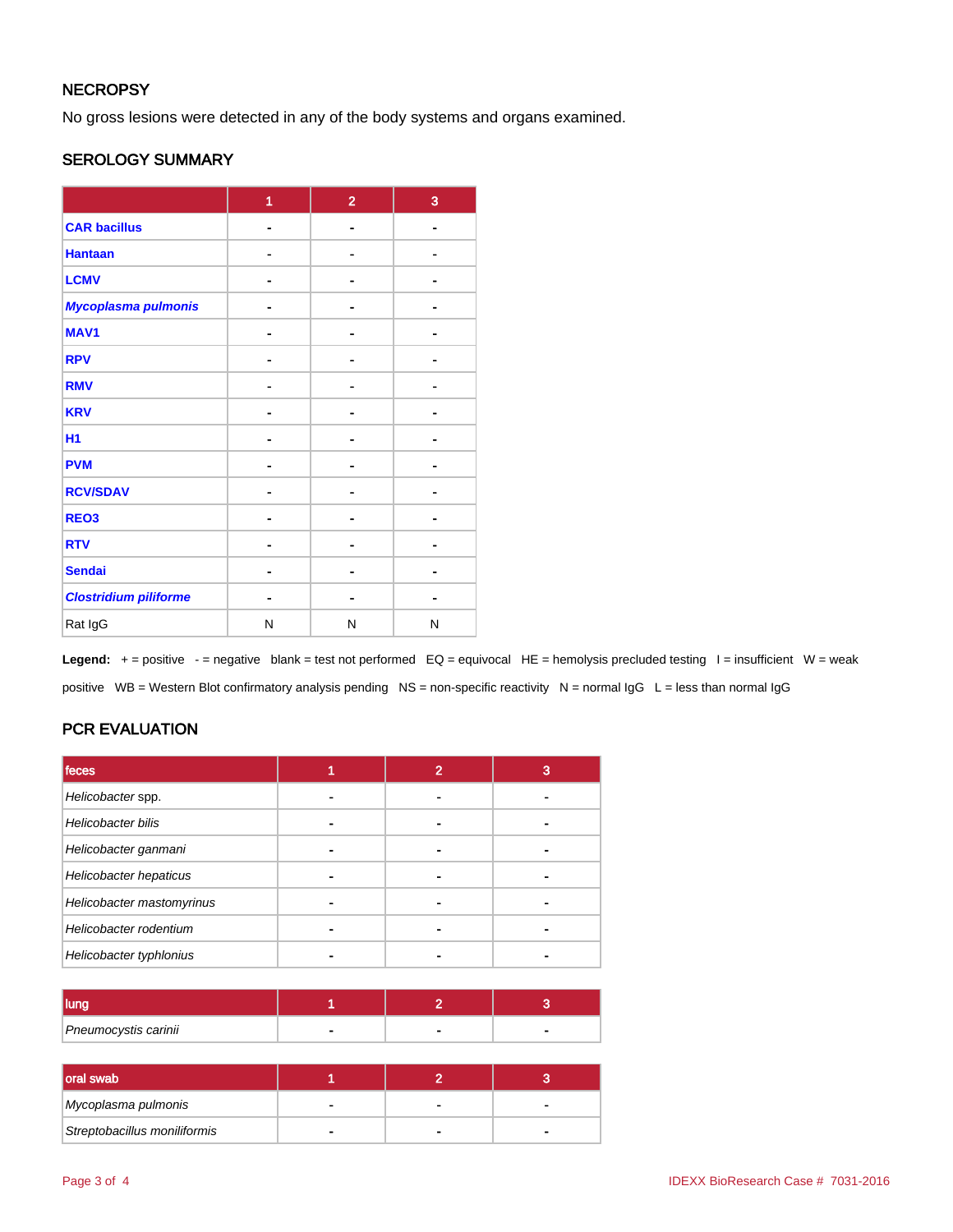Legend: + = positive - = negative id:id = pooled sample range id+id+id = non-range pooled sample NT or blank = no test performed wps = weak positive

### PARASITOLOGY

| parasites |  |  |
|-----------|--|--|

### **MICROBIOLOGY**

Specimen/Source: cecum

| <b>Isolate</b>        |   |  |
|-----------------------|---|--|
| Klebsiella oxytoca    | - |  |
| Klebsiella pneumoniae | - |  |
| Salmonella enterica   |   |  |

#### Specimen/Source: nasopharynx

| <b>Isolate</b>                              |  | 3 |
|---------------------------------------------|--|---|
| Corynebacterium kutscheri                   |  |   |
| Pasteurella multocida                       |  |   |
| Pasteurella pneumotropica<br>biotype Heyl   |  |   |
| Pasteurella pneumotropica<br>biotype Jawetz |  |   |
| Streptococcus pneumoniae                    |  |   |

Legend:  $+=$  agent recovered  $-$  = agent not recovered blank = test not performed  $n =$  no growth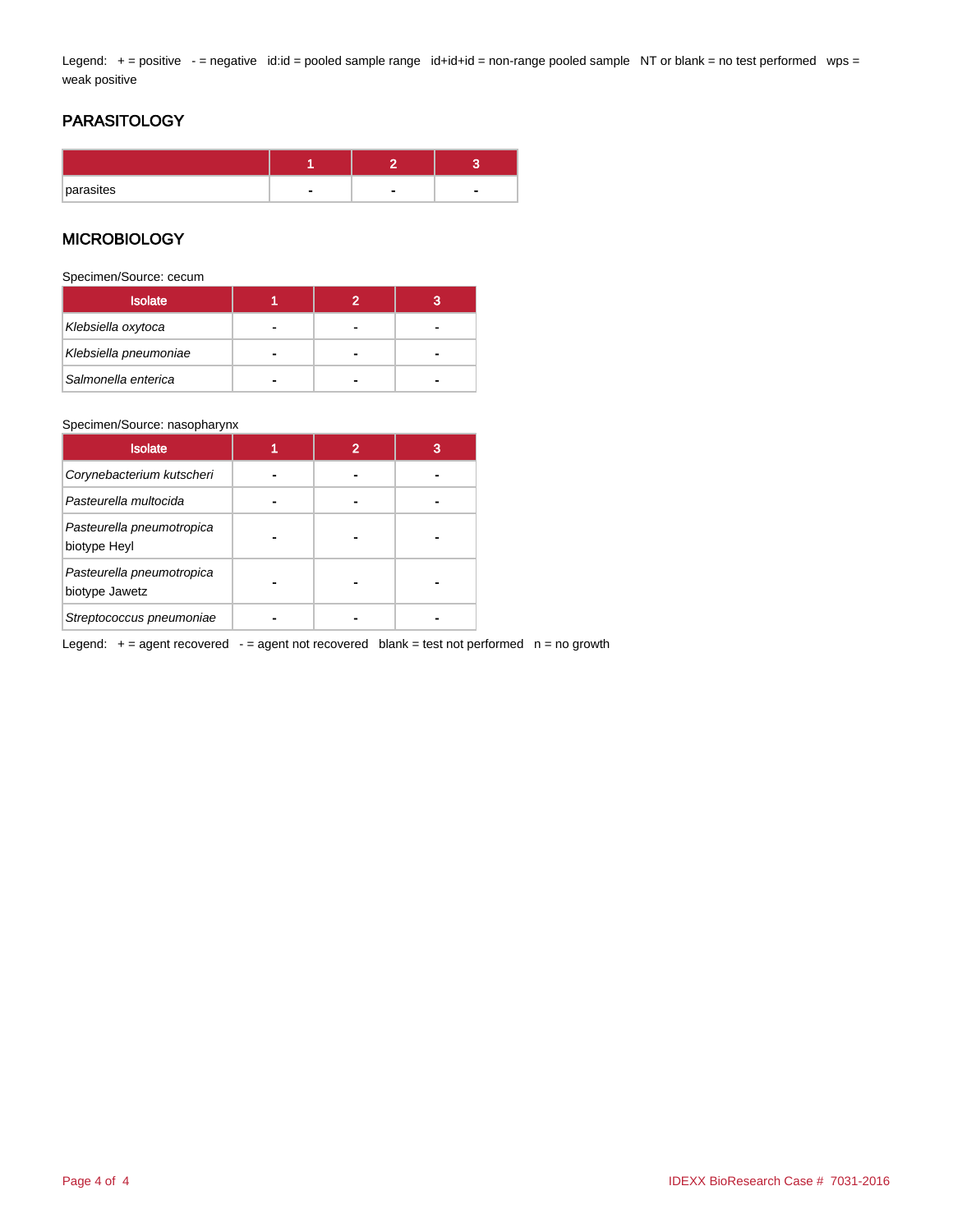

4011 Discovery Drive, Columbia, MO 65201

1-800-669-0825 1-573-499-5700

idexxbioresearch@idexx.com www.idexxbioresearch.com

IDEXX BioResearch Case # 7031-2016 Received: 3/2/2016

Completed: 3/7/2016

### SEROLOGY DETAILS

|                                | <b>Baseline</b> | 1              | $\overline{2}$ | 3              |
|--------------------------------|-----------------|----------------|----------------|----------------|
| <b>CAR bacillus</b>            |                 |                |                |                |
| CAR bacillus purified bacteria | MFI > 3.750     |                | $+8$           |                |
| <b>CAR</b> bacillus            | <b>IFA</b>      |                |                |                |
| <b>Hantaan</b>                 |                 |                |                |                |
| Hantaan NP                     | MFI > 3.500     |                |                |                |
| <b>LCMV</b>                    |                 |                |                |                |
| <b>LCMV</b> recombinant        | MFI > 2.000     |                |                |                |
| <b>Mycoplasma pulmonis</b>     |                 |                |                |                |
| M. pulmonis purified bacteria  | MFI > 2.750     |                |                |                |
| <b>MAV1</b>                    |                 |                |                |                |
| MAV1 purified virus            | MFI > 3.750     |                |                |                |
| <b>RPV</b>                     |                 |                |                |                |
| RPV purified virus             | MFI > 2.000     |                |                |                |
| NS1 <sup>1</sup>               | MFI > 3.750     |                |                |                |
| <b>RMV</b>                     |                 |                |                |                |
| RMV VP2 recombinant            | MFI > 1.300     |                | ۰              |                |
| NS1 <sup>1</sup>               | MFI > 3.750     |                |                |                |
| <b>KRV</b>                     |                 |                |                |                |
| KRV purified virus             | MFI > 2.500     |                |                |                |
| NS1 <sup>1</sup>               | MFI > 3.750     |                |                |                |
| <b>H1</b>                      |                 |                |                |                |
| H1 purified virus              | MFI > 1.750     | $\blacksquare$ | $\blacksquare$ | $\blacksquare$ |
| $NS1$ <sup>1</sup>             | MFI > 3.750     |                |                |                |
| <b>PVM</b>                     |                 |                |                |                |
| PVM purified virus             | MFI > 2.500     |                |                |                |
| <b>RCV/SDAV</b>                |                 |                |                |                |
| RCV/SDAV purified virus        | MFI > 3.750     |                |                |                |
| RCV/SDAV Spike                 | MFI > 3.750     |                |                |                |
| REO <sub>3</sub>               |                 |                |                |                |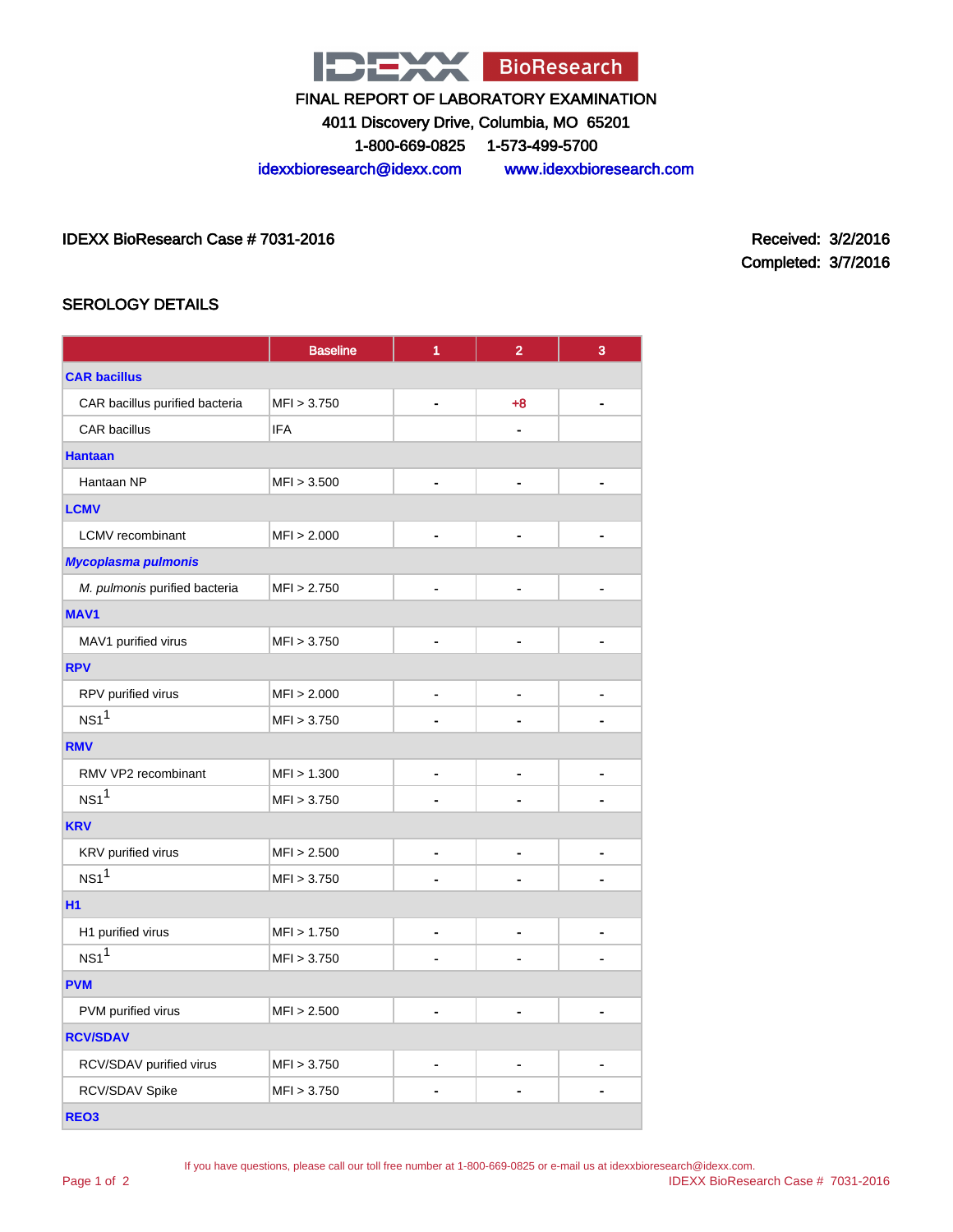|                                            | <b>Baseline</b> | 4 | $\overline{2}$ | 3 |
|--------------------------------------------|-----------------|---|----------------|---|
| REO3 purified virus                        | MFI > 4.900     |   |                |   |
| <b>RTV</b>                                 |                 |   |                |   |
| RTV purified virus                         | MFI > 1.500     |   |                |   |
| TMEV purified virus                        | MFI > 2.000     |   |                |   |
| <b>Sendai</b>                              |                 |   |                |   |
| Sendai purified virus                      | MFI > 3.000     |   |                |   |
| <b>Clostridium piliforme</b>               |                 |   |                |   |
| Clostridium piliforme purified<br>bacteria | MFI > 4.950     |   |                |   |

**NS11 :** NS1 protein is highly conserved among rodent parvoviruses and thus serves as a generic assay for parvovirus seroconversion.

Legend: + = positive - = negative blank = test not performed EQ = equivocal HE = hemolysis precluded testing I = insufficient W = weak positive WB = Western Blot confirmatory analysis pending NS = non-specific reactivity N = normal IgG L = less than normal IgG Positive MFI results are reported as "+" followed by a number from 1 to 33 in thousands rounded off to the nearest thousand.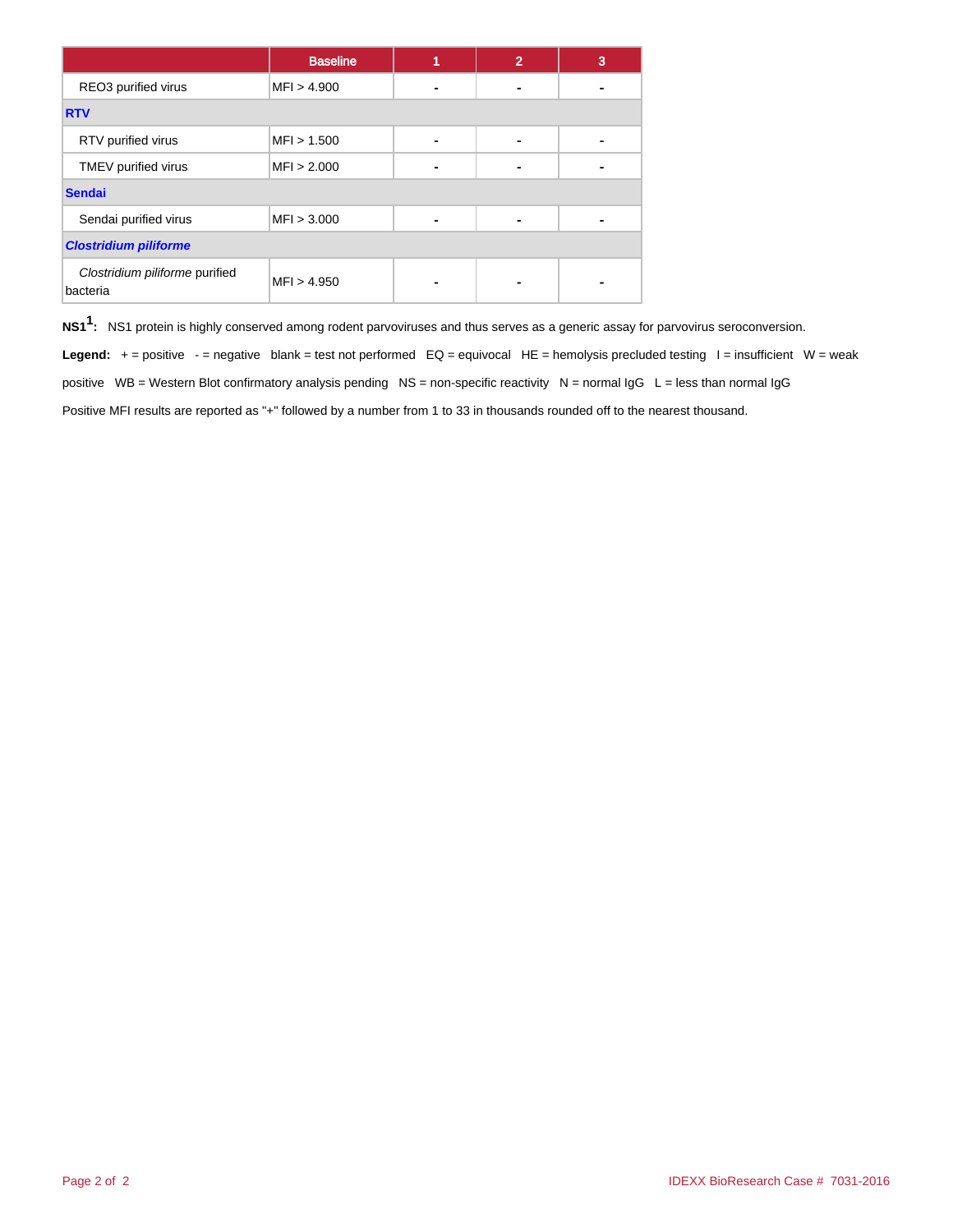

4011 Discovery Drive, Columbia, MO 65201

1-800-669-0825 1-573-499-5700

idexxbioresearch@idexx.com www.idexxbioresearch.com

#### IDEXX BioResearch Case # 7860-2016 Received: 3/10/2016

Completed: 3/14/2016

#### Submitted By

Resource Center Animals-RRRC University of Missouri-RRRC Columbia, MO 65201

Phone: 573-884-7970 Email: bethunec@missouri.edu; RhoadesJN@missouri.edu; brydae@missouri.edu; watermanjd@missouri.edu; dixonl@missouri.edu; oneilla@missouri.edu; boltec@missouri.edu; oconnore@missouri.edu; mcdowellm@missouri.edu

Referred By

Craig Franklin University of Missouri-Franklin Veterinary Pathobiology 4011 Discovery Drive Columbia, MO 65201

#### Specimen Description

Species: rat Description: Swabs Number of Specimens/Animals: 2 Building/Facility: W112

# Purchase Order #: DM413

Email: FranklinC@missouri.edu

Fax: [573] 884=7521

| ັ<br><b>Client ID</b> | Investigator | Room # | <b>Rack</b> |
|-----------------------|--------------|--------|-------------|
| ັ                     | Bryda        | W112   | $1 - 3$     |
|                       | <b>Bryda</b> | W112   | $4-6$       |

#### **Services/Tests Performed:** Fur Mite

**PCR evaluation for:** Myocoptes, Radfordia/Myobia

**General Comments:** CB: Quarterly fur mite testing.

**Summary:** All test results were negative.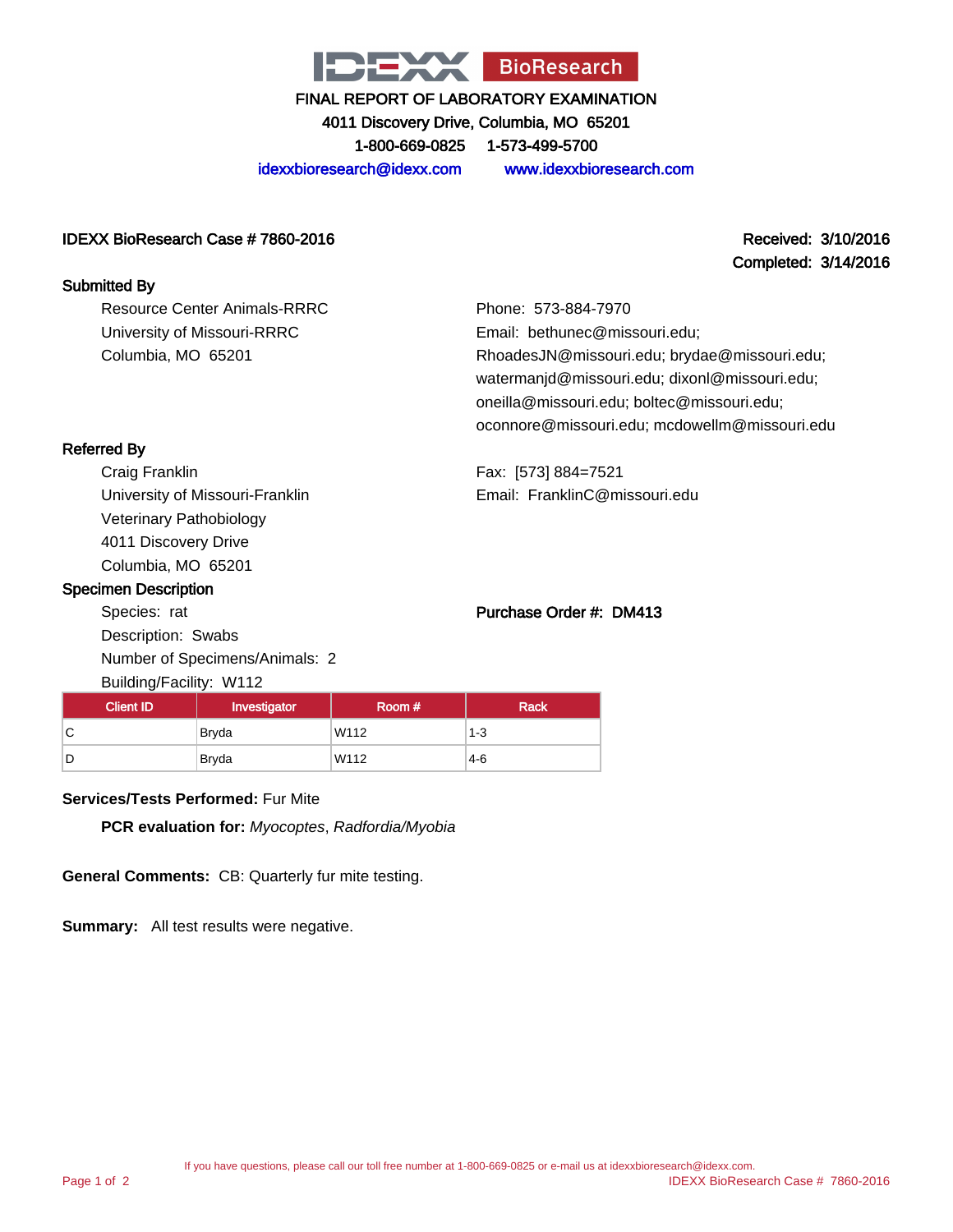### PCR EVALUATION

| skin swab        |   |
|------------------|---|
| Myocoptes        |   |
| Radfordia/Myobia | - |

Legend: + = positive - = negative id:id = pooled sample range id+id+id = non-range pooled sample NT or blank = no test performed wps = weak positive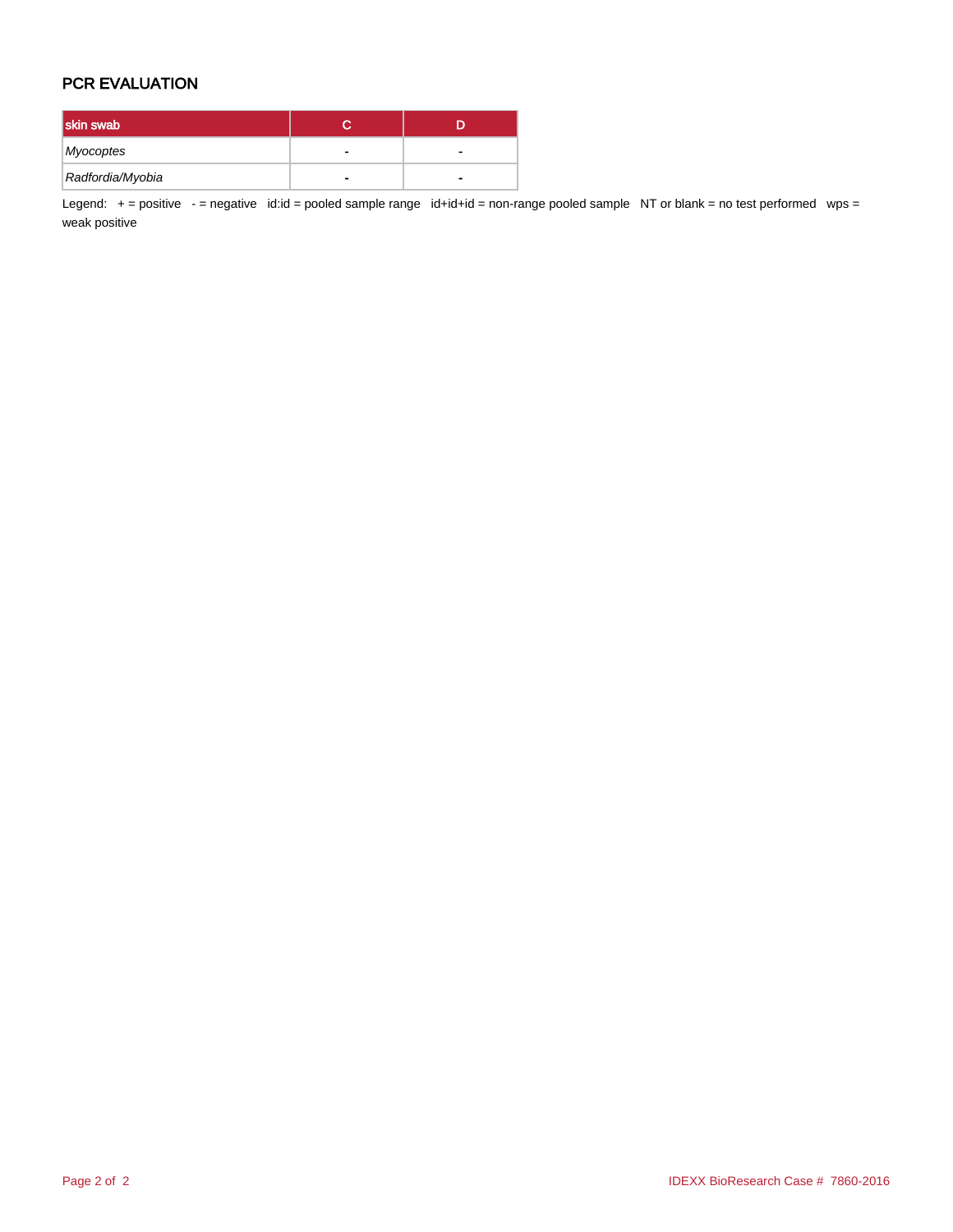

4011 Discovery Drive, Columbia, MO 65201

1-800-669-0825 1-573-499-5700

idexxbioresearch@idexx.com www.idexxbioresearch.com

### IDEXX BioResearch Case # 7859-2016 Received: 3/10/2016

Completed: 3/14/2016

| <b>Submitted By</b>          |                              |
|------------------------------|------------------------------|
| Resource Center Animals-RRRC | Phone: 573-884-              |
| University of Missouri-RRRC  | Email: bethunec              |
| Columbia, MO 65201           | RhoadesJN@mis                |
|                              | watermanid@mis               |
|                              | المستحدث والمشاركة والمتحددة |

7970 @missouri.edu; souri.edu; brydae@missouri.edu; souri.edu; dixonl@missouri.edu; oneilla@missouri.edu; boltec@missouri.edu; oconnore@missouri.edu; mcdowellm@missouri.edu

### Referred By

Craig Franklin University of Missouri-Franklin Veterinary Pathobiology 4011 Discovery Drive Columbia, MO 65201

#### Specimen Description

Species: rat Description: Swab Number of Specimens/Animals: 1 Building/Facility: W113

## Purchase Order #: DM413

Fax: [573] 884=7521

Email: FranklinC@missouri.edu

| <b>Client ID</b> | Investigator | Room # | <b>Rack</b> |
|------------------|--------------|--------|-------------|
|                  | Bryda        | W113   |             |

### **Services/Tests Performed:** Fur Mite

**PCR evaluation for:** Myocoptes, Radfordia/Myobia

**General Comments:** CB: Quarterly fur mite testing.

**Summary:** All test results were negative.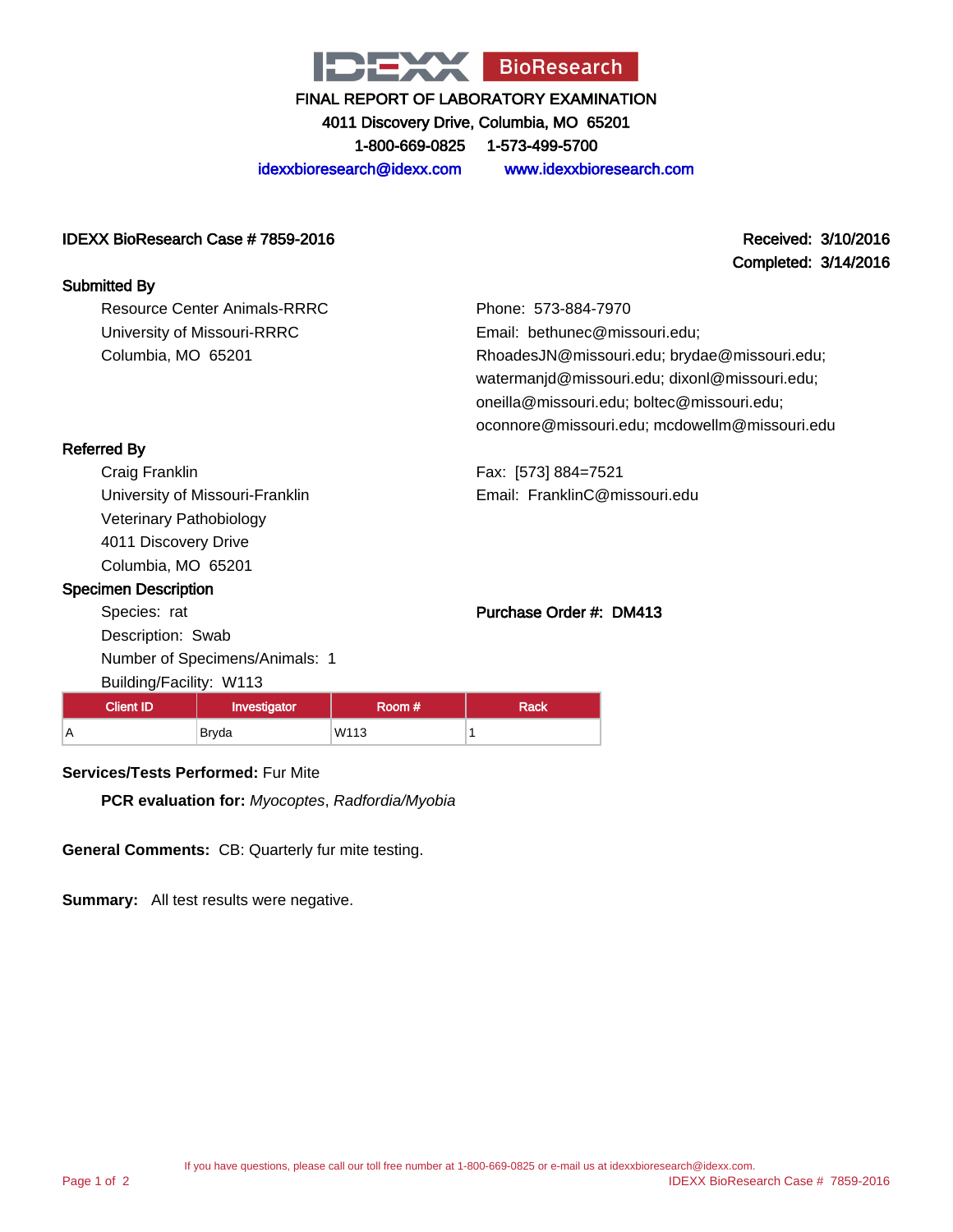### PCR EVALUATION

| skin swab        |   |
|------------------|---|
| Myocoptes        |   |
| Radfordia/Myobia | - |

Legend: + = positive - = negative id:id = pooled sample range id+id+id = non-range pooled sample NT or blank = no test performed wps = weak positive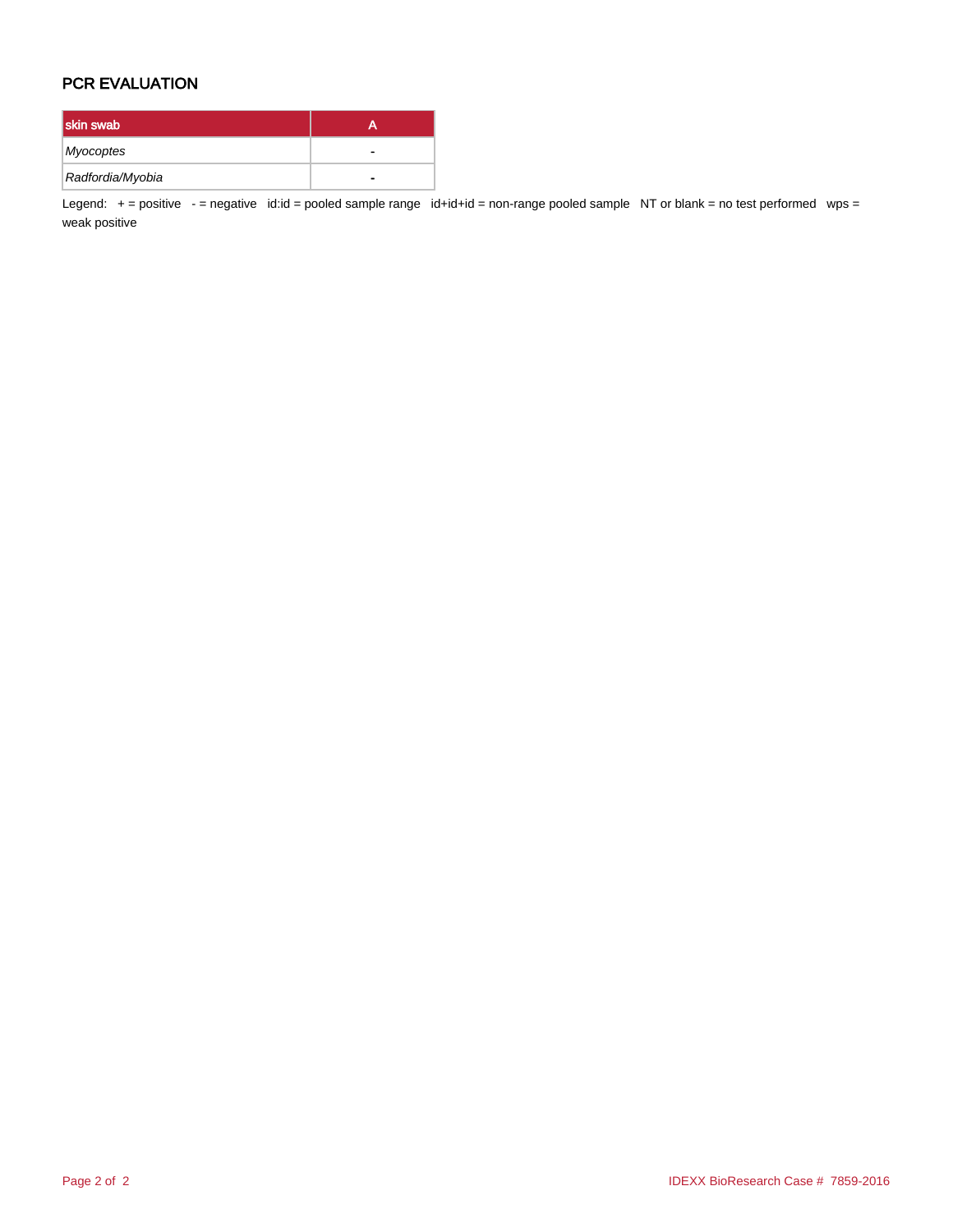

4011 Discovery Drive, Columbia, MO 65201

1-800-669-0825 1-573-499-5700

idexxbioresearch@idexx.com www.idexxbioresearch.com

### IDEXX BioResearch Case # 7861-2016 Received: 3/10/2016

Completed: 3/14/2016

### Submitted By

Resource Center Animals-RRRC University of Missouri-RRRC Columbia, MO 65201

Phone: 573-884-7970 Email: bethunec@missouri.edu; RhoadesJN@missouri.edu; brydae@missouri.edu; watermanjd@missouri.edu; dixonl@missouri.edu; oneilla@missouri.edu; boltec@missouri.edu; oconnore@missouri.edu; mcdowellm@missouri.edu

Referred By

Craig Franklin University of Missouri-Franklin Veterinary Pathobiology 4011 Discovery Drive Columbia, MO 65201

### Specimen Description

Species: rat Description: Swabs Number of Specimens/Animals: 2 Building/Facility: W114

# Purchase Order #: DM413

Email: FranklinC@missouri.edu

Fax: [573] 884=7521

| <b>Client ID</b> | Investigator | Room# | <b>Rack</b> |
|------------------|--------------|-------|-------------|
| Е                | <b>Bryda</b> | W114  | 1-3a        |
| E                | <b>Bryda</b> | W114  | $3b-5$      |

#### **Services/Tests Performed:** Fur Mite

**PCR evaluation for:** Myocoptes, Radfordia/Myobia

**General Comments:** CB: Quarterly fur mite testing.

**Summary:** All test results were negative.